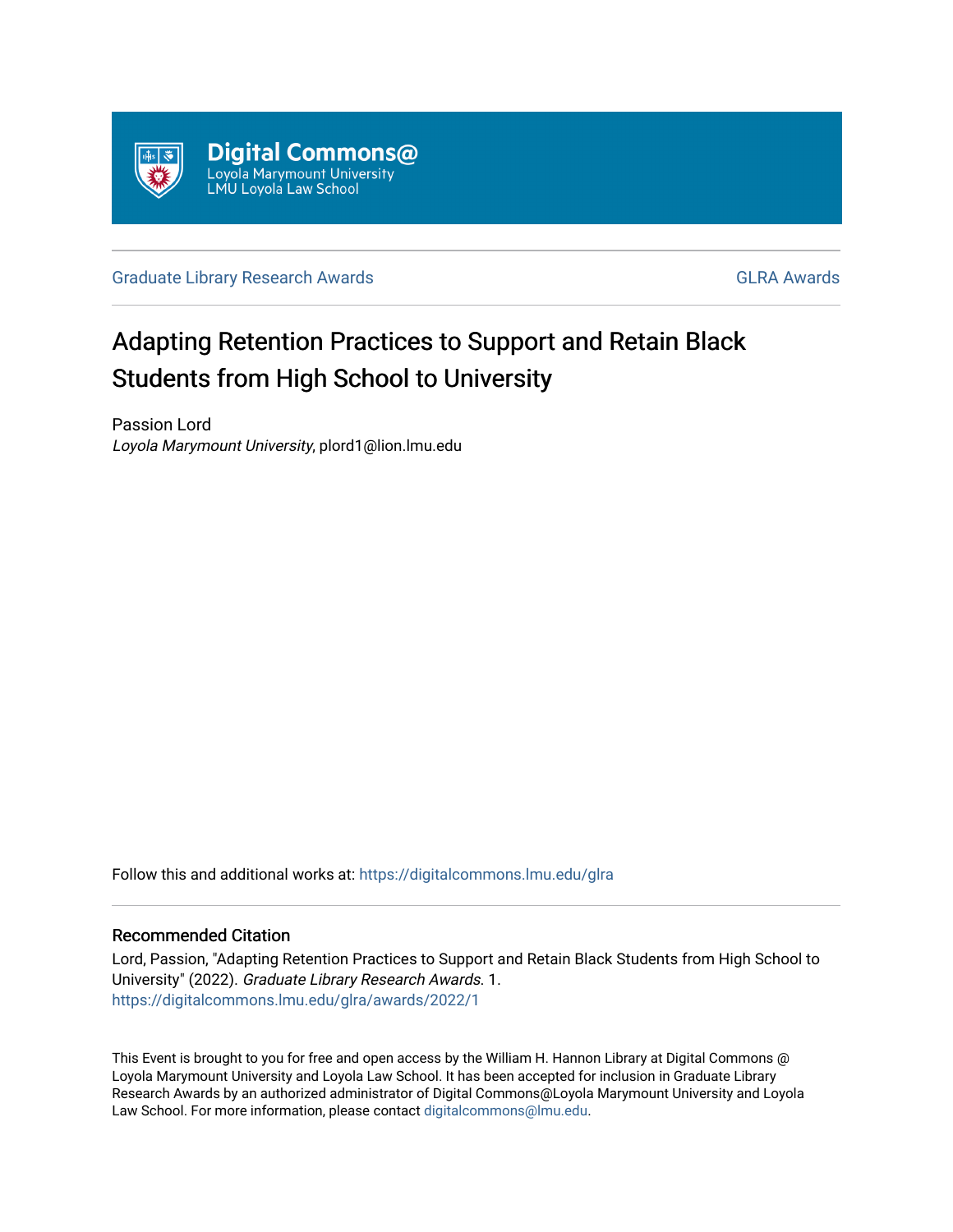## Peer Mentoring: Adapting Retention Practices to Support and Retain Black Students

from High School to University

Passion Lord

Loyola Marymount University

EDLA 6722

Dr. Beth Stoddard

April 10, 2022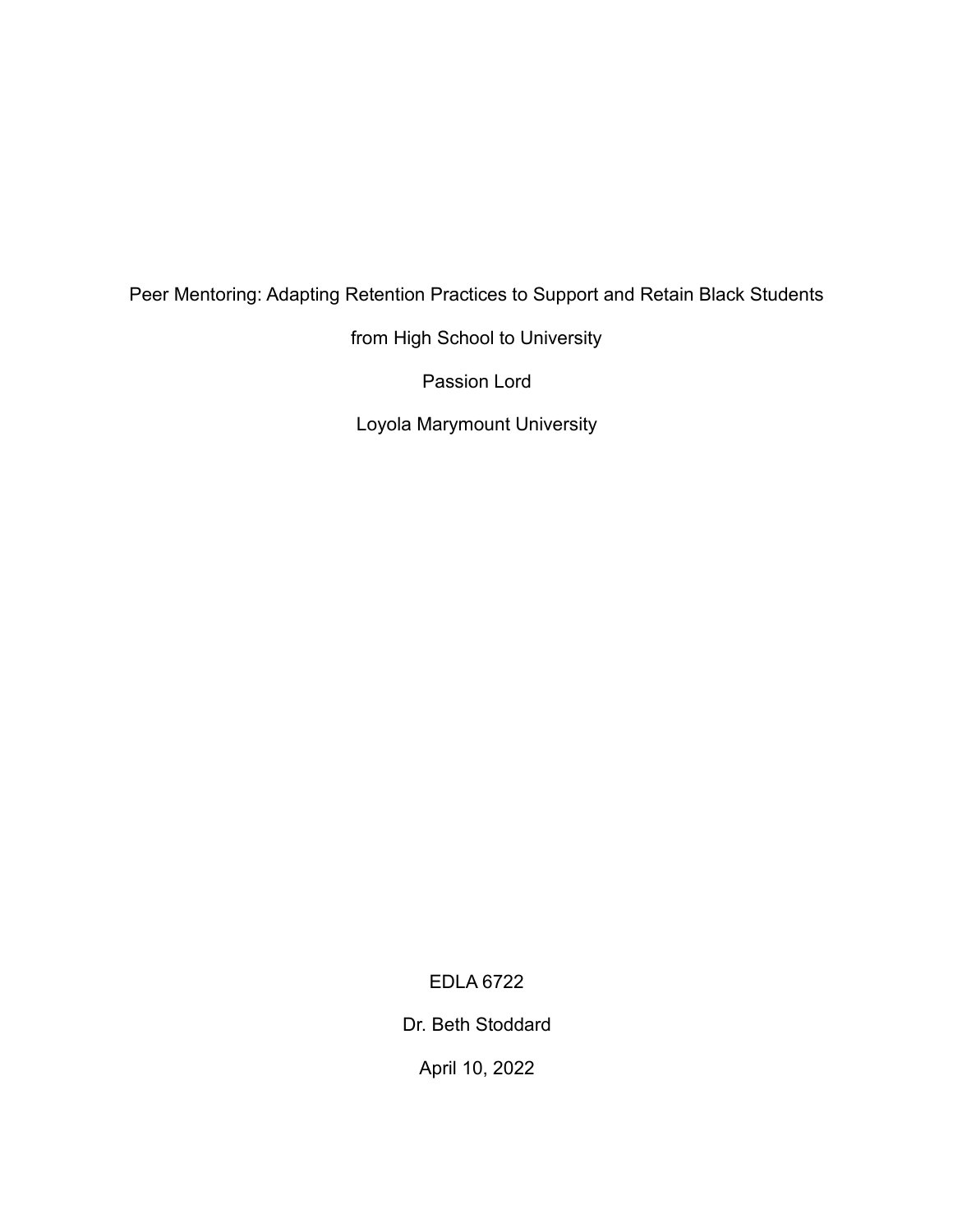#### **Abstract**

This proposal will explore perceptions of the institutional forces that create support for Black or African American male and female students attending a four-year institution in California. Previous studies have found that the lack of retention amongst Black or African American students at institutions is based on the following main factors: campus racial climate, unawareness of resources, and absence of mentorship. In an effort to support this population, Black high school students will be mentored by current Black college and university students. The Big Little Program is an initiative that will address the negative factors that decrease the productivity and success of Black students. The Black college and university students will guide the juniors and seniors in high school and provide assistance with navigating high school responsibilities as they matriculate into college.

Keywords: Black students, high school students, PWIs in California, persistence, and retention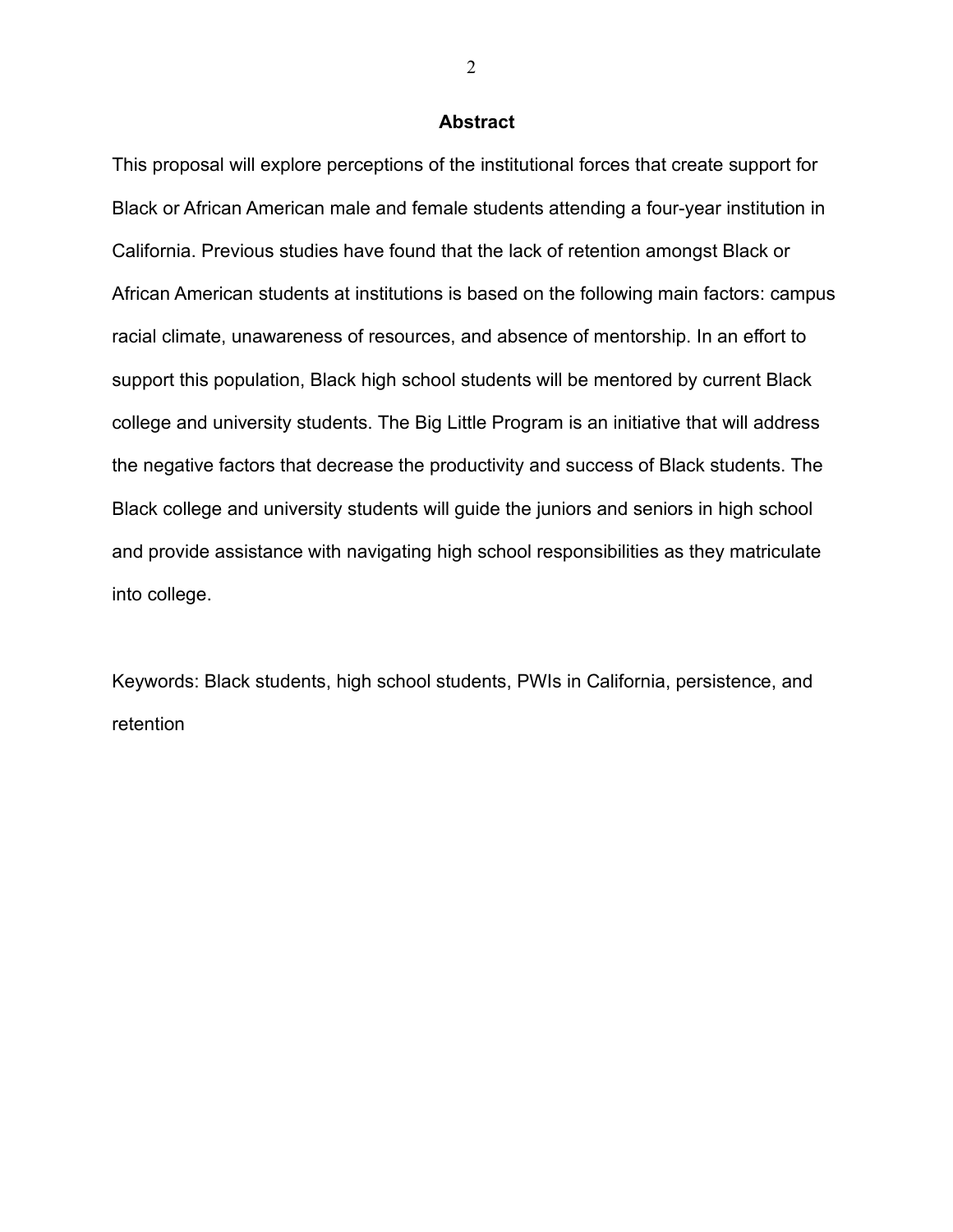#### **Introduction**

In the state of California, there are nearly 2.2 million Black residents, yet the educational pipeline for Black Californians does not provide equitable resources to advance Black educational success (State of Higher Education for Black Californians, 2019, p. 3). The term "Black" will refer to individuals who identify as African American or from the African diaspora. Black high school students are graduating from high school at higher rates compared to previous years, but the graduation rate is still lower than all other racial/ethnic groups. Black families understand the value of higher education, and with the increase of Black high schoolers graduates, there has been an increase of Black students applying to college. "In 2016-17, 89 percent of Black 19-year-olds had a high school diploma or equivalent" (State of Higher Education for Black Californians, 2019, p. 8).

However, there is still a disparity in bachelor's degree achievement between Black and White students. The majority of Black Californians who attend community college have low completion rates. Only 3% of Black students in California Community Colleges transfer after two years, and only 35% after six years. While "63 percent of Black community college students do not earn a degree, certificate, or transfer within six years" (State of Higher Education for Black Californians, 2019, p. 4). "This is about 10 percentage points less than the six-year transfer rate of White students" (State of Higher Education for Black Californians, 2019, p. 20).

Essentially, most Black students who attended college left without a degree. This problem does not only persist at community colleges but at four-year institutions as well. Only 9% of Black CSU first year students complete their degrees in four years, and only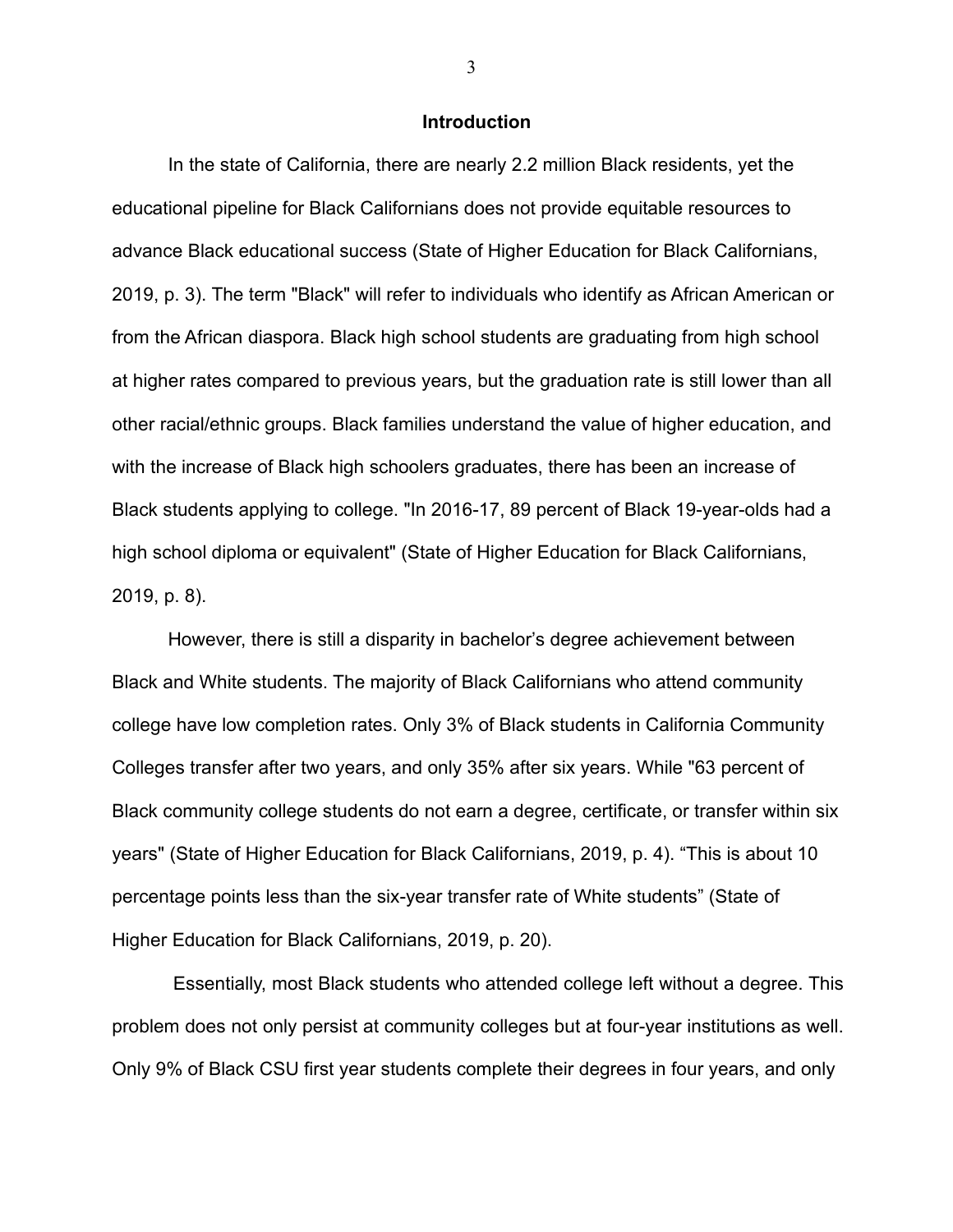57 percent do so in six. Only 93 percent of Black students enrolled in for-profit colleges earn their degrees within six years (State of Higher Education for Black Californians, 2019, p. 4). While Black students are able to matriculate from high school to college, they are unprepared for the new academic expectations at their postsecondary. For instance, specific soft and hard skills need to evolve when navigating the complexity of an academic environment, such as time management, study habits, socialization skills, and research abilities.

Further research indicates Black students attending underperforming high schools are not provided the necessary courses, curriculum, or classroom supplies to be prepared for college/university, which can cause students not to transition to college/ university. "Nearly 67% of Black high school graduates are still [ineligible] to apply to the University of California (UC) or the California State University (CSU) system because their high schools have failed to provide them with the opportunity to access and complete college preparatory courses" (State of Higher Education for Black Californians, 2019, p. 3). Ultimately, due to the lack of college preparation, some high school students are unable to transition to college. One of the main factors is Black students are attending high schools that do not offer a college preparatory curriculum, such as the A-G requirements, which are used to assess if a student is eligible for a college or university. In 2017, there was a 17% gap between Black and White students' completion of A-G requirements.

In an effort for the United States to fulfill the American dream, specifically in California, the promise of equal opportunity and success for its residents, regardless of race/ ethnicity or income, requires improving education to ensure racial equity in college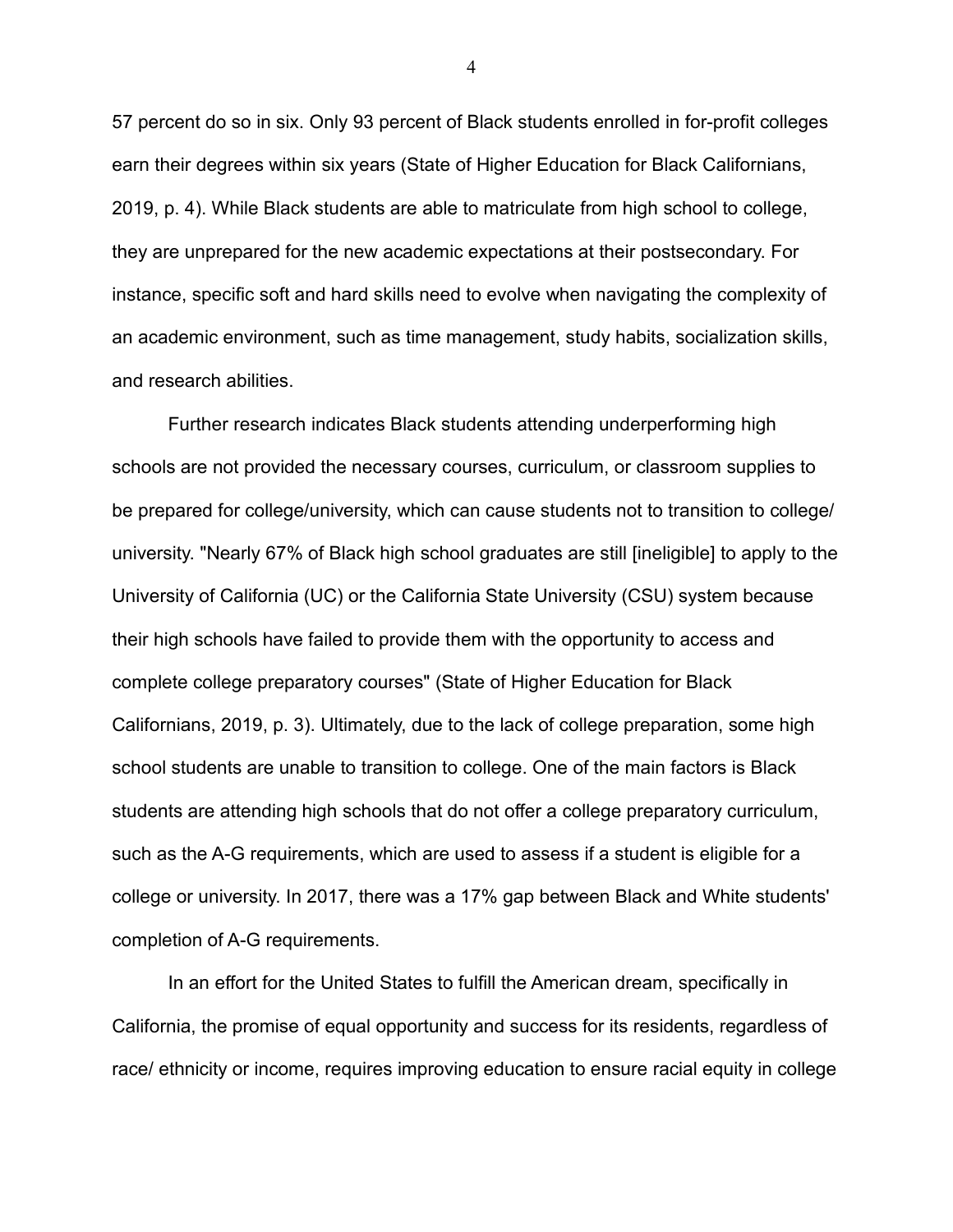preparation, access, and success. The educational experience for Black students is proportionally different compared to White students who have ample resources and access. Many minority students, specifically Black students, attend high schools located in poorer districts, resulting in insufficient educational expenditure. The goal of this proposal is to improve the transition pipeline from high school to college graduates.

#### **History**

Institutions initially only allowed cis gender-heterosexual Christian White men to pursue higher education. Over time, the United States Supreme Court agreed separate amenities offered to Black and Whites were equal. In reality, schools serving pupils of color, on the other hand, got much less money than schools serving white students, resulting in overcrowding, insufficient resources, and underpaid instructors. In 1952, the Supreme Court merged five cases under the term Brown v. Board of Education, and Thurgood Marshall personally presented his argument before the Supreme Court. On appeal, he argued a variety of legal arguments, the most prevalent of which was that segregated education systems for Blacks and Whites were fundamentally unequal and violated the Fourteenth Amendment's "equal protection provision" (United States Courts, 2022). The end of legal segregation was followed by efforts to equalize student achievement; however, educational inequality continues to be illustrated in other ways.

In 1964 Civil Rights Act was signed by President Lyndon Johnson, which called for the desegregation of schools and other public places to end discrimination on any premises. About sixty years ago, Brown v Board and Civil Rights Act was passed, yet many "public districts and schools remain segregated by race and socioeconomic status today" (Chatterji, 2020). Since 2000, 128 communities have tried to split from bigger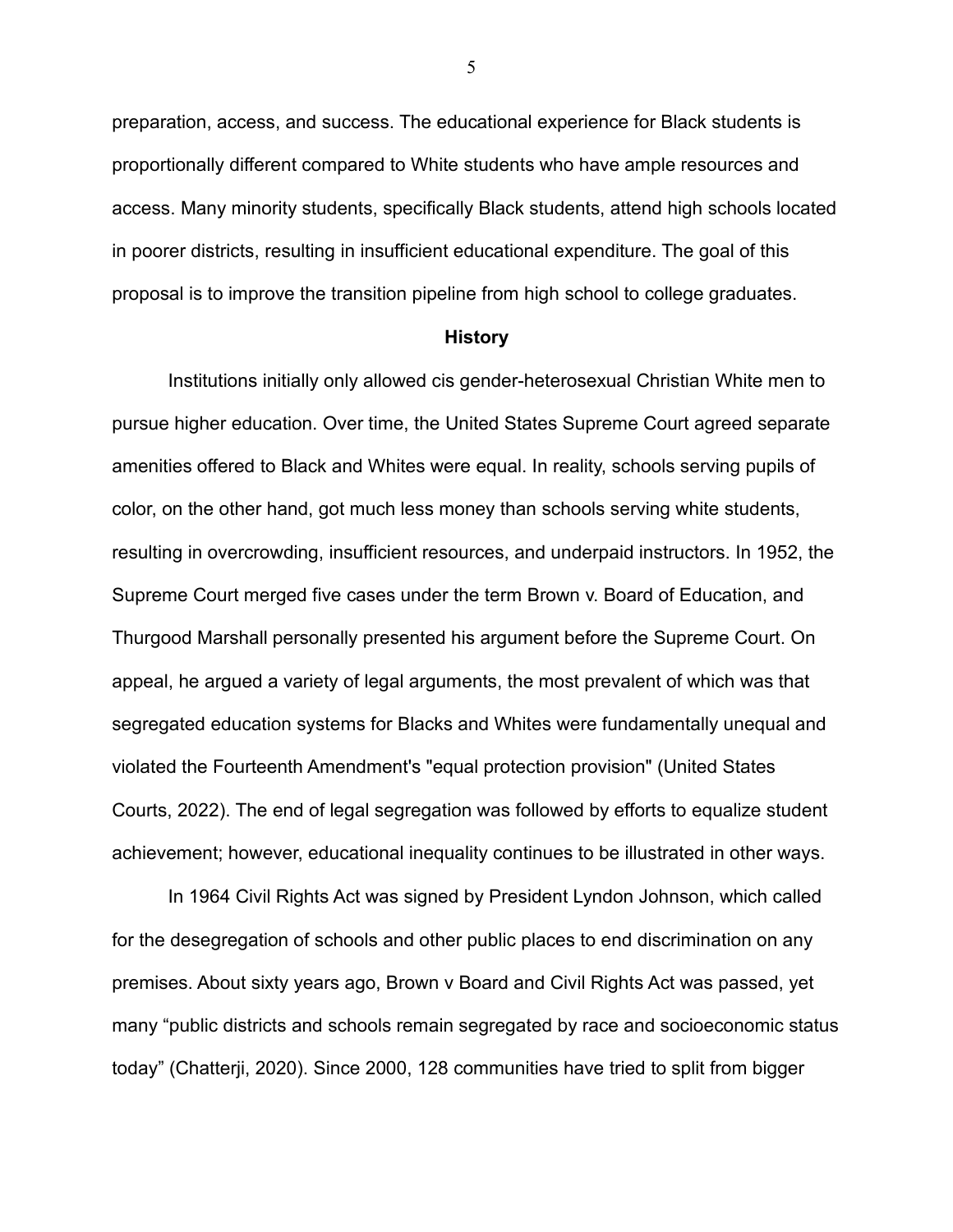school systems in states ranging from Maine to Utah. The secession of wealthier and whiter communities reduces municipal tax income and increases the number of racially segregated schools (Chatterji, 2020). Over half (52%) of White students in California high schools are prepared for UC/CSU eligibility, compared to just over one-third (35%) of Black students. This is a 17-percentage-point equity disparity that has been constant since 2010 (State of Higher Education for Black Californians, 2019, p. 20). Furthermore, community colleges are more affordable to Black students in comparison to four-year institutions, but students have a difficult time transferring due to remedial classes.

#### **Literature Review**

Research indicates Black college students' retention is low. Each study briefly mentioned the systematic inequalities that affect Black students by addressing how institutions initially only allowed cis gender-heterosexual Christian White men to pursue higher education (McClain, et al., 2017; Brooms et. al., 2021). The efforts of Historically White institutions (HWIs) to exclude Black students caused Black people to form Historically Black Colleges and Universities (HBCUs) throughout the United States of America (Brooms et. al., 2021). The American higher education system has made tremendous progress, yet there are areas that need improvement. While institutions have tried to become more diverse and inclusive, marginalized communities are still ostracized. (McClain, et al., 2017; Salvo et al., 2019).

While predominantly White institutions (PWIs) may not be explicitly biased or racist, certain policies, perspectives, and curricula have been historically designed to benefit the needs of White students (McClain, et al., 2017; Salvo et al., 2019). White 25 to 29-year-olds were 55% more likely than Black 25- to 29-year-olds to hold a bachelor's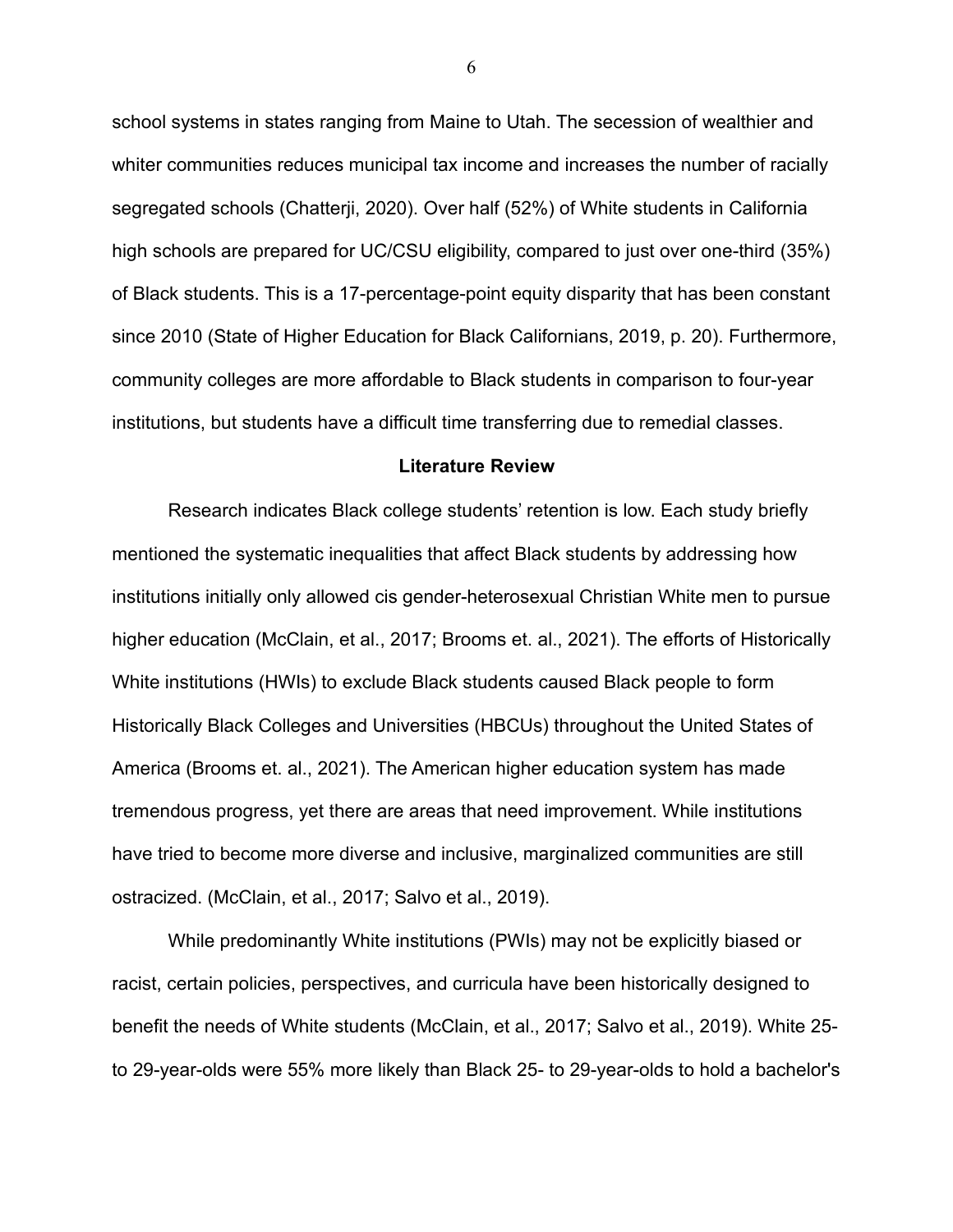degree or higher in 2019 (Hanson, 2021). Research indicates academic failure beginning in primary school for Black students jeopardizes their ability to graduate high school and matriculate to college stems from socioeconomic livelihood (Brooms et. Al., 2021). Many factors contribute to Black students' retention and academic failures, such as lack of mentors, stressors, and campus climate (Salvo et al., 2019).

Ultimately, the numerous deficits combined with students' gendered and racial identities cause Black students to feel alienated in educational environments (McClain, et al., 2017; Salvo et al., 2019). A consensus amongst researchers is that the lack of engagement with faculty has been linked to low retention among Black students, whereas; positive faculty mentorship has been related to high retention. (Salvo et al., 2019). However, the definition of a mentor has evolved as time progresses. Initially, a traditional mentor was a one-on-one relationship cultivated through a trusted guide council for less experienced or younger mentees (Sinanan, 2016). Now, a mentor's definition has broadened to include formal and informal experiences, group, and academic mentoring. Yet, a commonality of reciprocal and intentional mentorship is needed to foster growth and development between parties (Brooms et. al., 2021). Researchers indicate a strong relationship between a mentor and mentee can improve student outcomes regardless of ethnic background (Liou, 2016). Often in high school, if students are not supported by their instructors, it can impact their motivation to complete classwork and matriculation. Similarly, a college student can benefit from having a mentor.

The academic setting is filled with lots of changes, including adjusting to new academic expectations. To navigate the complexity of an academic environment, certain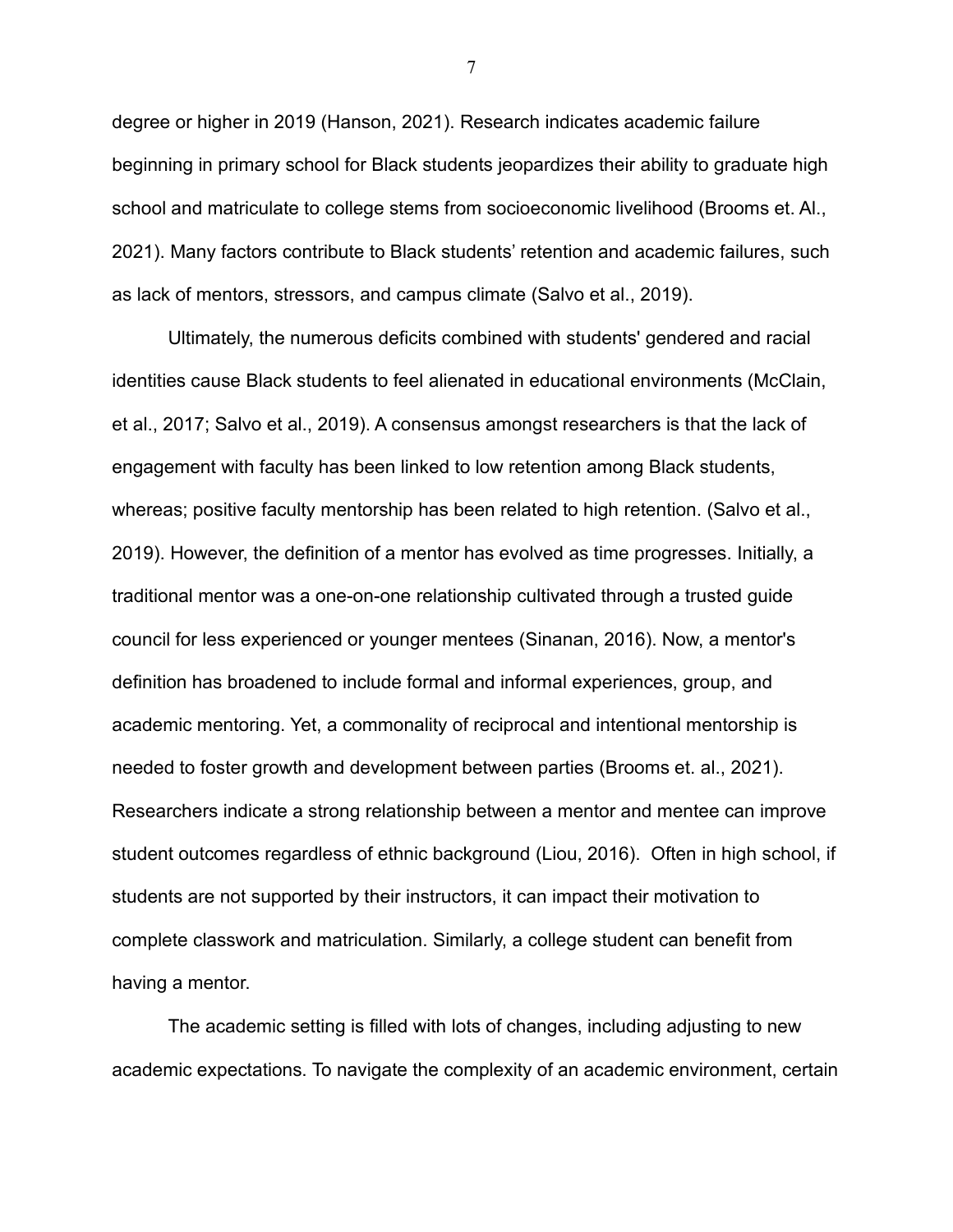skills need to evolve, such as study habits, socialization skills, research abilities, and networking (Sinanan, 2016; Winkle-Wagner, 2020). However, these skills may be unfamiliar territory for first-generation and/ or Black students matriculating from high school to college. Also, if Black college students do not have a support group to express and process the microaggressions, racism, and discrimination faced, it can impact the students' health negatively.

According to studies on minority stress, students of color encounter cognitive stressors unique to their cultural origin or status as members of a minority community on campus. (Lige et al., 2017). Clark & Mitchell (2018) examined the minority stress concept in relation to Black college students' mental health and the campus culture impact. African American college students may be more susceptible to feelings of imposter phenomenon (IP) due to the environmental cues as the "other" or inferior group in higher education and society (Lige et al., 2017). Perhaps African American K-12 pupils with higher self-esteem and self-efficacy have stronger coping abilities when dealing with a potentially discriminatory and alienating atmosphere at PWIs (Lige et al., 2017). On the other hand, African American students who do not perceive their racial identity positively may internalize their feelings due to being considered "other." (McClain & Perry, 2017). One way to ease the feelings of "other" is to establish a haven or community for students. Institutions should have a program or organization created as an academic and social counter-spaces due to the negative experiences with the social and academic communities at the HWI (Clark, 2018). Research suggests students involved in an organization foster a sense of commitment to campus and improve their time management skills (McClain & Perry, 2017).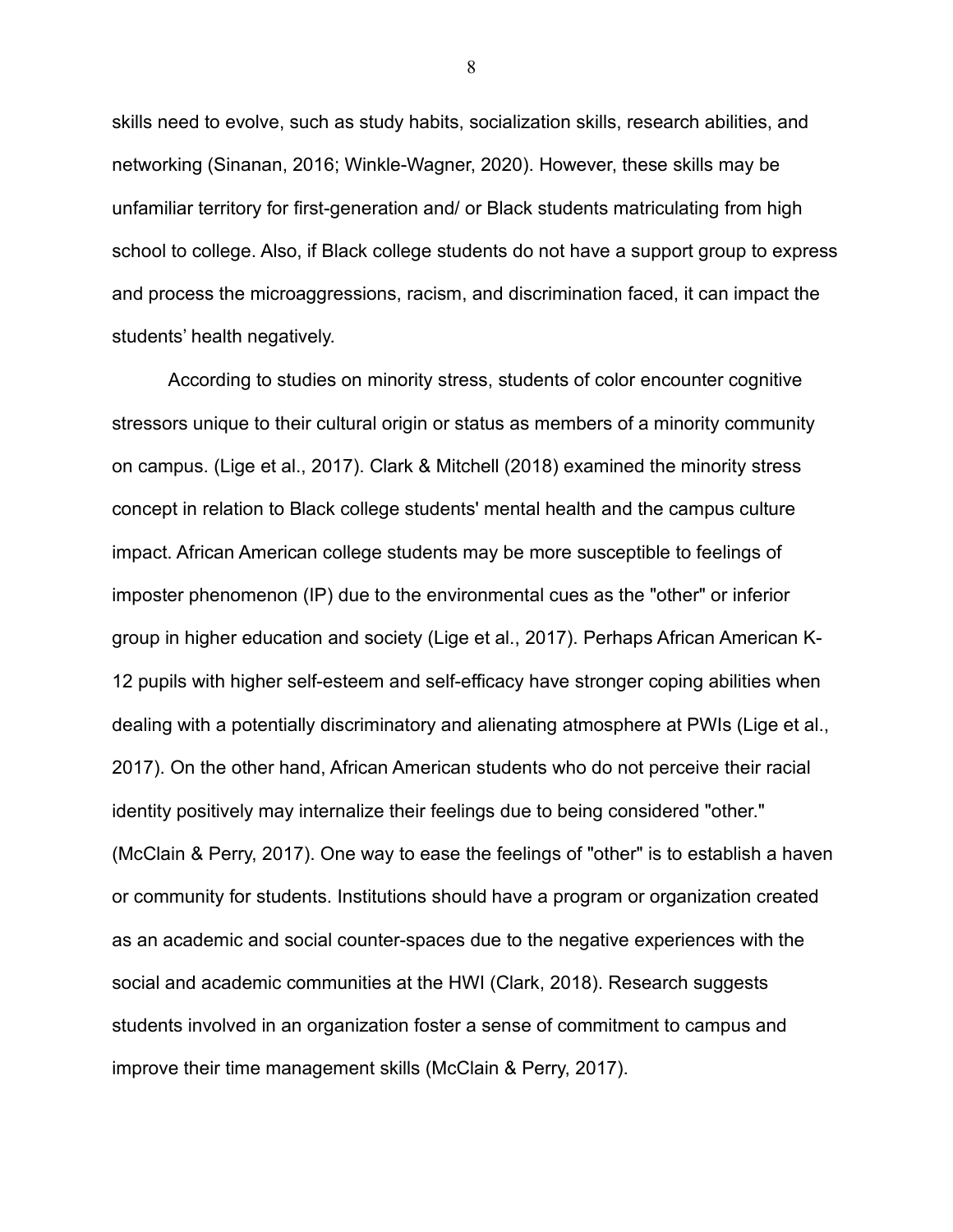After analyzing the differences between HBCUs and PWIs, the research provided insight into the Black student experience and low retention. While no institution is perfect, HBCUs have created an innovative way to ensure a positive campus environment that fosters positive retention, which PWIs could learn to implement (Winkle-Wagner, 2020). Based on my research, I discovered limited studies surrounding mentoring students of color at all levels, especially in high school. Studies indicate that institutions need to determine how to best support Black women and men through orientation, programming, campus-wide events, or graduation ceremonies (McClain, et al., 2017; Winkle-Wagner, 2020). Additionally, further research in this area could provide insights into supporting this particular population and other underrepresented communities of color.

#### **Remedial Education Problems: Prior to California Law, AB 705**

California community colleges have different values, but they all share a common mission. California Community College's mission is to assist students with transferring to a four-year institution by providing a roadmap to career education through developing a student's foundational skills in Math or English. Initially, remedial courses, also known as pre-collegiate courses, focused on basic math and English skills and prepared students for college-level work. Unfortunately, students remain in the basic remedial classes that often prevent them from completing college and begin their career preparations. In 2011, "it is estimated that states and students spent more than \$3 billion on remedial courses last year with very little student success to show for it" (Remediation Higher Education's Bridge to Nowhere, 2012, p. 2). The data indicated that 51% of students enrolled in two-year colleges and 21% of those enrolled in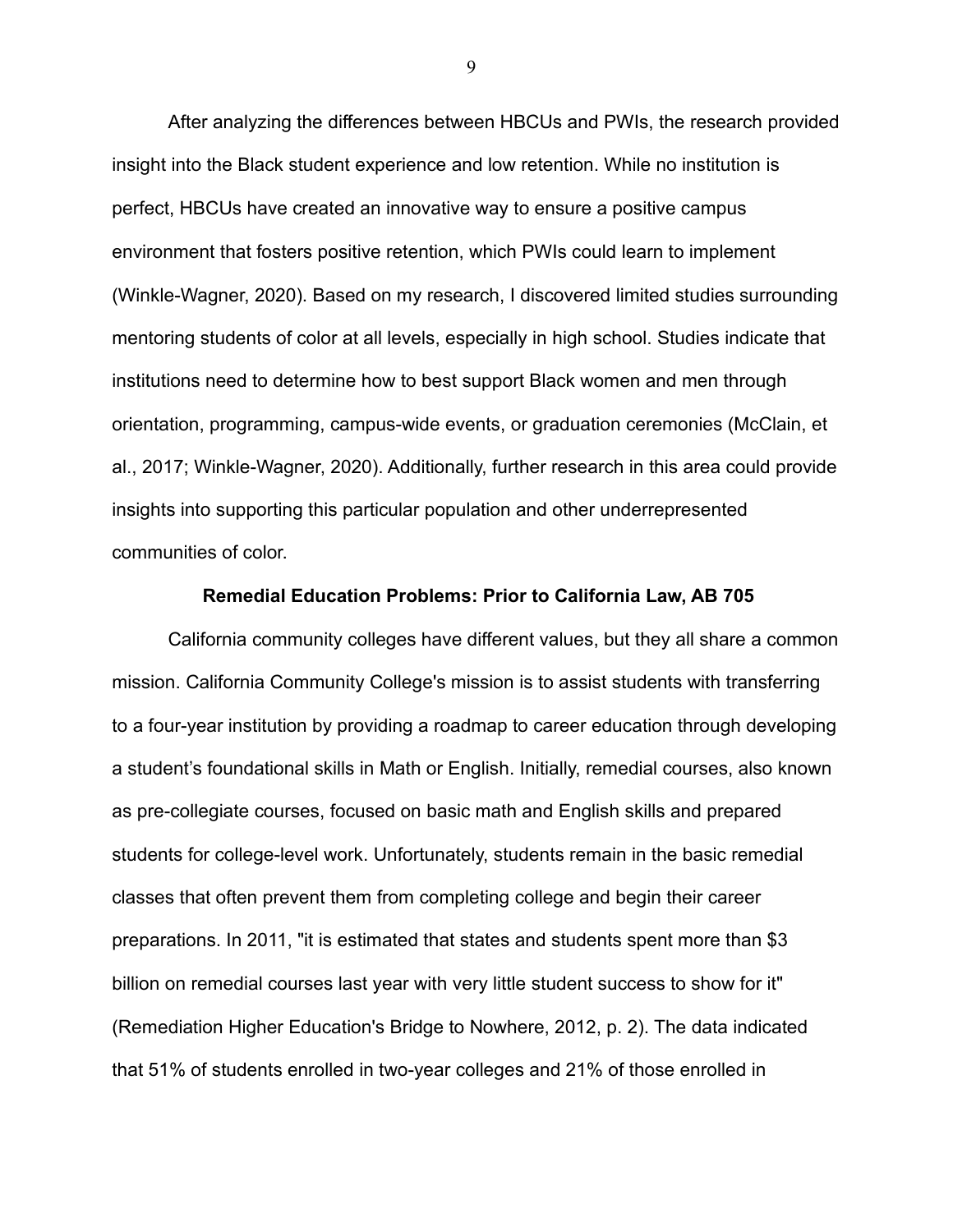four-year universities are held in remedial courses (Illinois Community College Board, 2013). Nearly 40% of students in remedial courses at community colleges never complete their course. Less than 10% graduate from community colleges within three years, and slightly over 33% of students complete their bachelor's degrees in six years. Students are capable of passing the remedial course. Still, research indicates 30% of students who pass remedial courses do not attempt their gateway courses within two years (Remediation Higher Education's Bridge to Nowhere, 2012, p. 2). Students' educational progress has been delayed due to remedial courses, which cause them to spend money, time, and resources on a class that does not count towards transfer credit. Remedial classes are hindering students' success. Students placed in low remedial courses are unable to enroll in a class that counts towards a bachelor's degree if they do not pass. The percentage of students needing remediation based on race is the following: African American 67.7%, Hispanic 58.3%, White 46.8%, and other 48.9%. Additionally, African American, Hispanic, or low-income students are more likely to head towards remediation dead end which means they have few opportunities of advancement in academic career (Remediation Higher Education's Bridge to Nowhere, 2012, p 10). Moreover, this is a staggering amount especially considering community colleges serve underrepresented communities.

Christopher Edley is the president of The Opportunity Institute, a program that aims to "increase social and economic mobility and advance racial equity through partnership and collaboration with those seeking to promote" systemic change (The Opportunity Institute, 2015). Edley stated students take the same course three times and are still not succeeding. The students begin to use a majority of their financial aid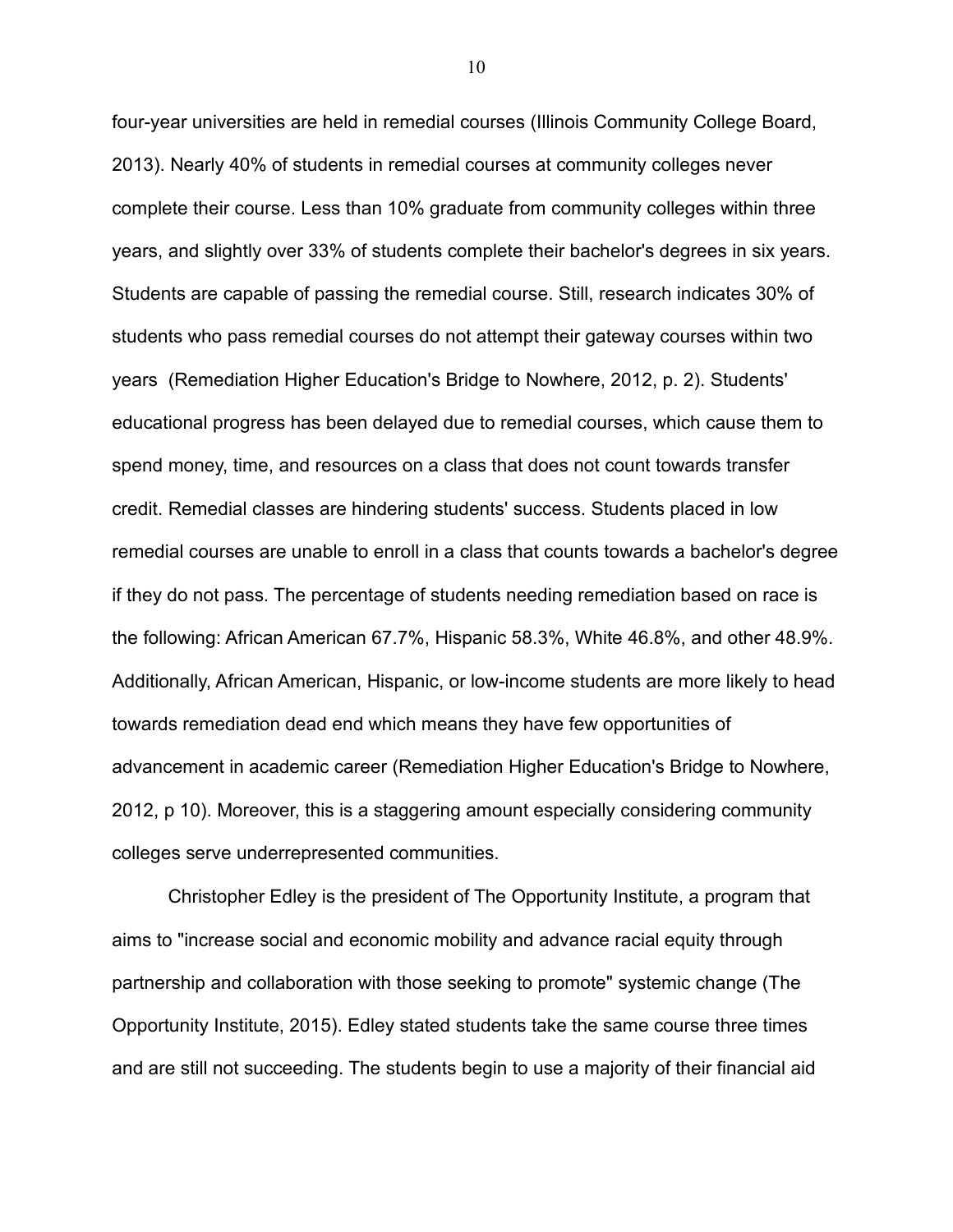eligibility and get discouraged. Students then drop out and never return to complete their college degrees (Sreenivasan, 2019).

#### **Background on AB 705 & Remedial Education Progress**

To decrease the number of students dropping out and increase the transfer rate in California, former Governor Jerry Brown signed Assembly Bill 705, also known as AB 705, in 2017. The Bill officially took effect on January 1, 2018, and "all community colleges are required to comply with AB 705 by the fall 2019 semester" (Perez, 2019). Assembly Bill 705 created changes for California's Community Colleges' placement structure for English and math courses. For example, community colleges offer alternatives to remedial classes such as statistics. For instance, algebra skills are taught concurrently in a statistics class. The Bill was implemented in fall 2017, which allows high school grades to be used for students' college placement, and it restricts colleges from denying transferable college courses. Ultimately, students can begin their college journey in classes they have the best chances of fulfilling the English and math requirement for a bachelor's degree. A report on 47 community colleges in the Central Valley, the Inland Empire, and greater Los Angeles, revealed that in 2018, the transfer level classes approximately increased by twice the proportions previous year (The Campaign for College Opportunity, 2019). The transfer level increased by 43% in the introductory English sections in the fall schedule across the three regions. The transfer level increased by 38% of introductory math sections across the three regions (Odekar, 2020). The number of colleges offering these models grew from 10 to 39 in English composition, from 5 to 33 in statistics, also, from 0 to 30 in science, technology, engineering, and math (STEM) courses across the 47 colleges surveyed. In compliance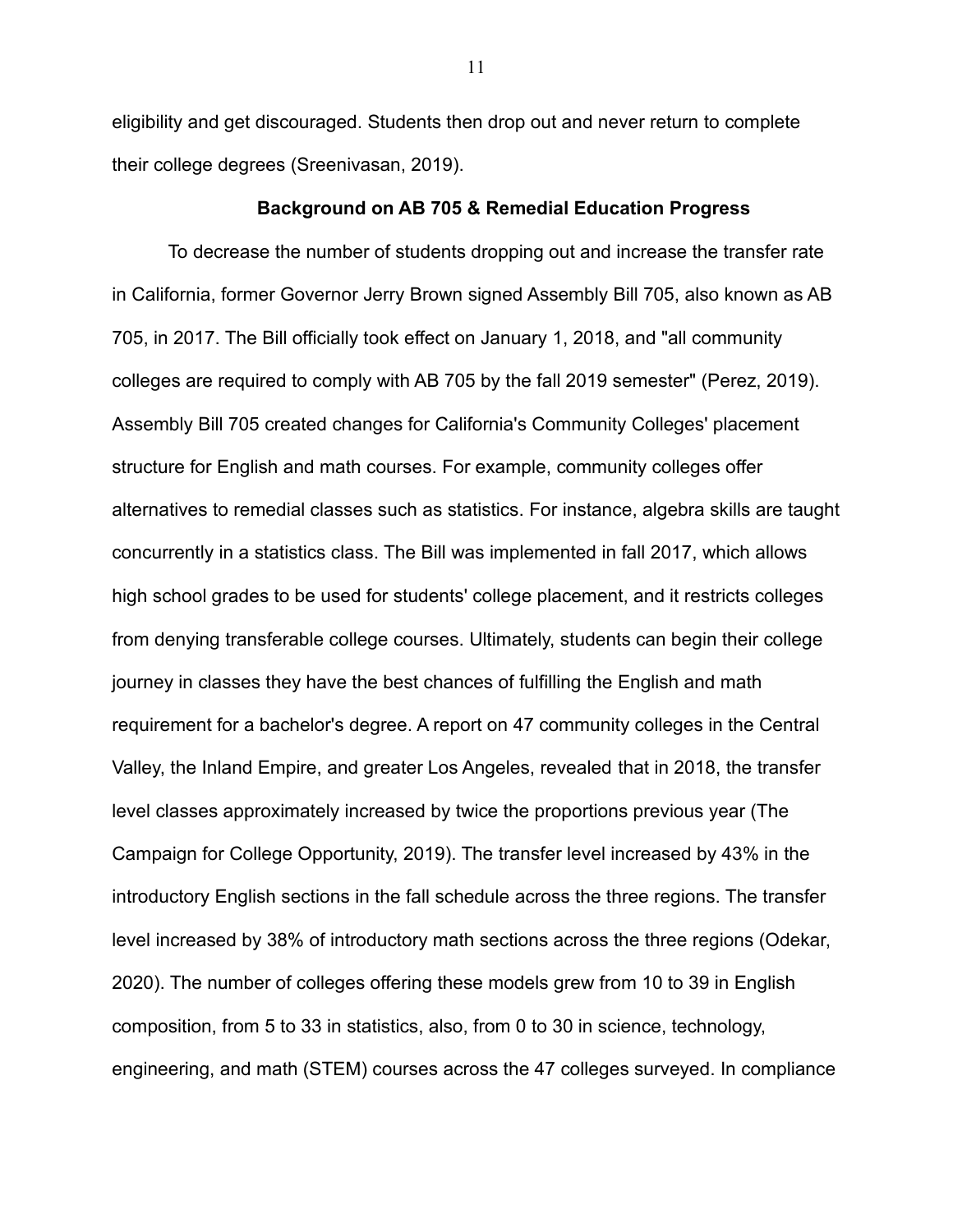with the Bill, most colleges enable all students to enroll directly in transferable college-level courses, yet some schools made an exception.

#### **Current Problems with Remedial Educations - AB 705**

Despite the progress made by the Bill, an area of weakness was discovered that requires further attention from the California Community Colleges Chancellor's Office (Chancellor's Offices), colleges, and legislation. Many colleges have remedial courses constituting a majority of the course offerings, especially in math. Only 10% of the 47 colleges met the benchmark in pre-transfer coursework in English and math. Over 30% of introductory courses were below the transfer math section (The Campaign for College Opportunity, 2019). The data indicates colleges provide a small portion of the transfer level of quantitative reasoning and statistics when most students need math for their degree. Yet, course schedules are geared toward transfer level and pre-transfer STEM programs based on calculus. In the three regions, STEM-related courses represent 51% of the introductory math offerings. Following an examination of the websites of 11 implementer colleges, it was discovered that these colleges offer a substantial number of remedial courses. (The Campaign for College Opportunity, 2019). However, none of the colleges provided data on enrolling below transfer classes, decreasing students' odds of completing the English and math requirements. Without this clear data, students cannot make informed decisions or protect their right to enroll in courses with the best opportunity to complete the transfer level of English and math.

#### **Solution**

Many colleges are not adhering to the legislation's math component, and they are continuing to offer many remedial classes even if students cannot enroll in them.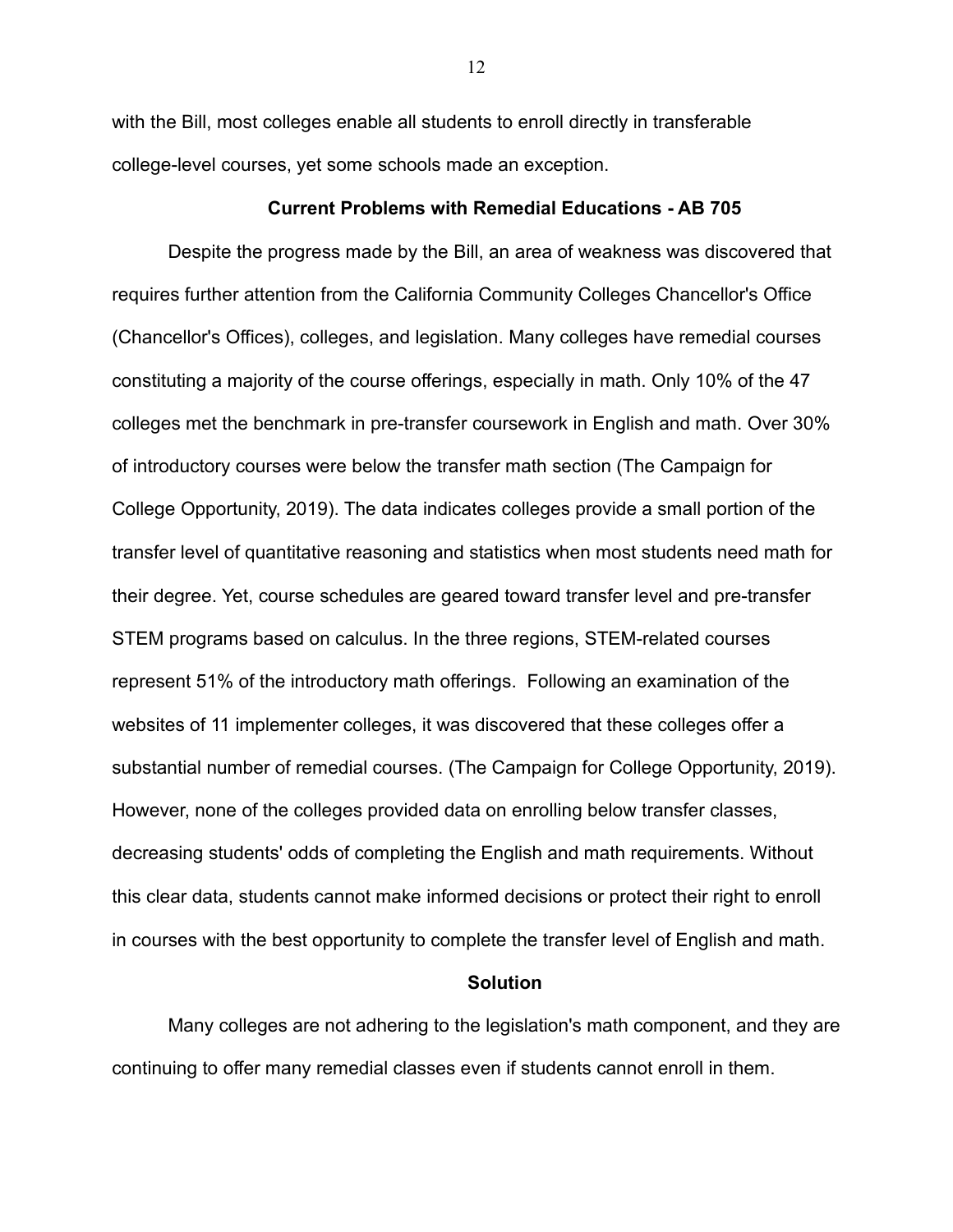Community college administrators and faculty believe in the benefit of remedial courses; hence it is listed in the college schedules. This mindset remains even though statewide and local data indicate the likelihood of completing a degree at a community college declines with every remedial course a student takes. Remedial courses undermine the benefits from AB 705 and continue to increase the likelihood of economic and racial inequalities amongst marginalized communities (The Campaign for College Opportunity, 2019). In the future, colleges should address the problem by offering primarily transferlevel courses in English and math and a few stand-alone remedial courses. Also, aligning courses to match the student's program needs and providing corequisite support for transfer-level courses such as liberal arts, math, etc., if a college does not already have a system in place. Ensuring transfer level material is clearly stated on the college website, and various departments explain students' rights to enroll in transfer-level courses (The Campaign for College Opportunity, 2019). This information should be clear regarding the differences and likelihood of completing a transfer-level versus a remedial course on their educational progress.

#### **Addressing the Problems**

U.S. President Lyndon B. Johnson signed two acts to address the systemic inequity in education. Economic Opportunity Act (EOA) is federal legislation that established a social program aimed to "facilitate education, health, employment, and general welfare for impoverished Americans" (Encyclopedia Britannica, 2022). Also, the Higher Education Act of 1965 aims to "strengthen the educational resources of our colleges and universities and provide financial assistance for students in postsecondary and higher education" (American Council for Education, 2022).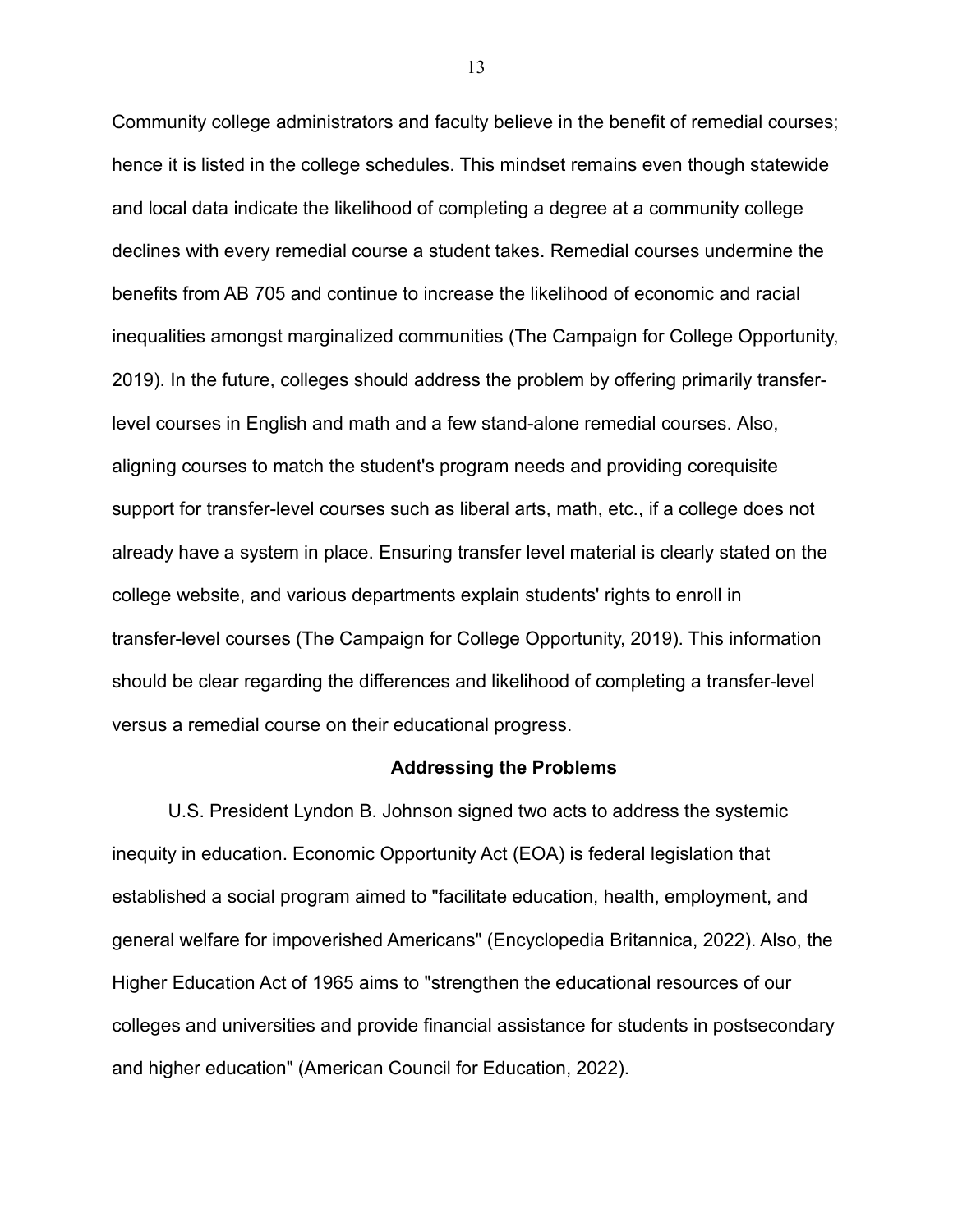Upward Bound is funded through the Economic Opportunity Act of 1964 (EAO) and the Higher Education Act of 1965 and was established on August 26, 1965. Upward Bound, also known as Trio Program, provides opportunities and resources for participants to succeed in their precollege performance. Upward Bound serves high school students from low-income families and or students who are first-generation college students who would be the first in their family to acquire a bachelor's degree in the United States. The goal of Upward Bound is to increase the high school graduation rate and have students enroll in a two or four-year institution (U.S. Department of Education, 2022).

There are numerous other organizations such as *College Match* and *Minds Matter* which provides mentoring and assistance to low-income families. College matches help students from low-income families get into and graduate from the nation's top colleges and universities (College Match). Each student is provided a counselor who guides them through the application process to graduation. Minds Matter allows high school sophomores and juniors to attend a summer program to experience college life, such as taking college-level courses that are transferable. While all of these programs have been effective, they do not focus solely on Black students (Minds Matter).

Unfortunately, not enough students know about Upward Bound and its resources which caused it to be closed down or relocated to other areas. Since it is a federally funded program, it requires students to participate each year to maintain funding. Also, College Match and Minds Matter are extremely competitive and only select the top 10% from high schools. The question then becomes how one does assist as many Black students as possible. Often high school counselors do not provide enough personalized assistance to students and classrooms may be overcrowded.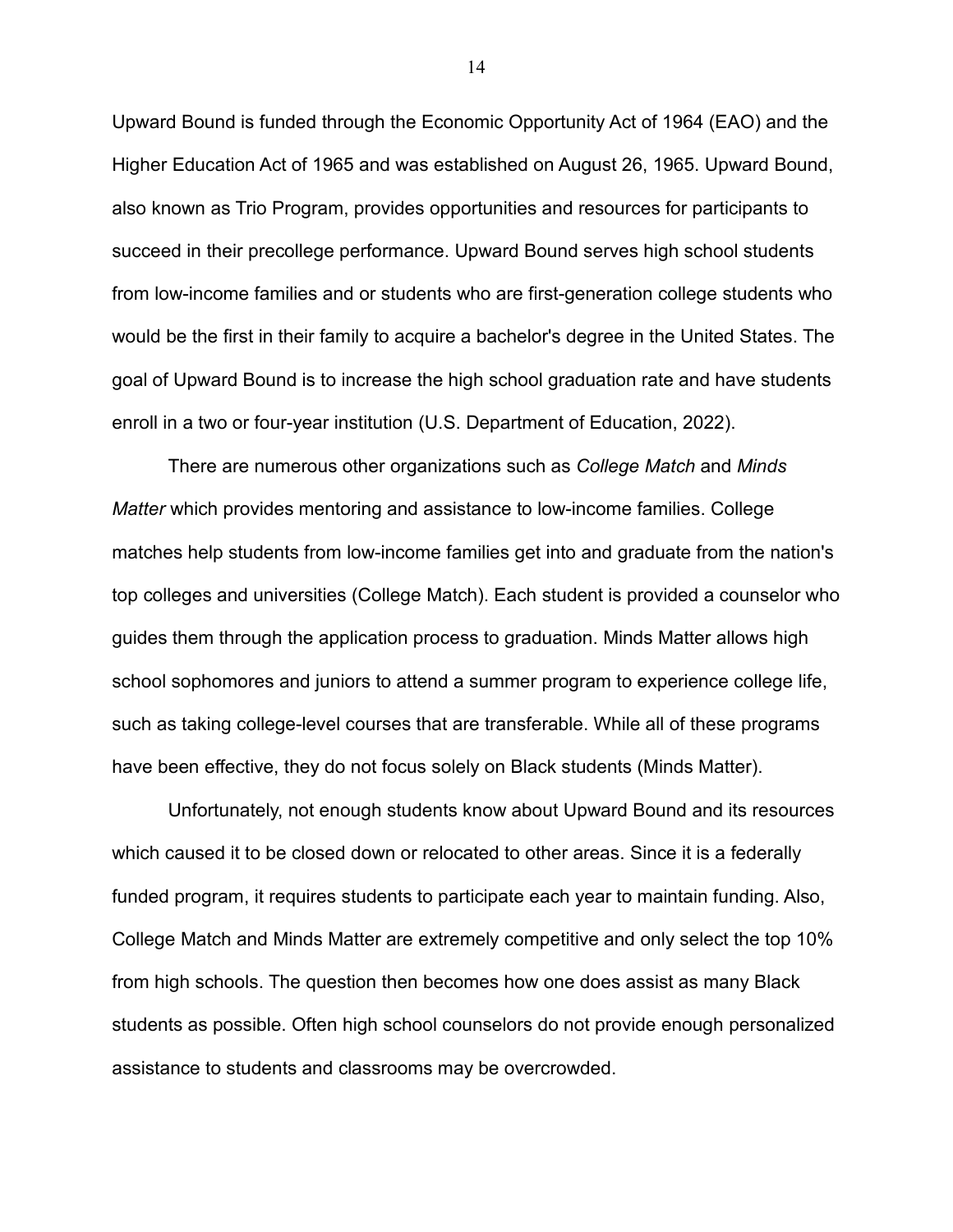#### **Theoretical Analysis**

Many factors contribute to the achievement gap of Black students as they transition from high school to a college or university. The values and culture that working-class and low-income students have as adolescents do not stop once they enter college. If Black students come from working-class or low-income, then; Tara Yosso's Community Cultural Wealth Model (CCWM) can be used to determine the culturally relevant events that would allow programs to discover the best way to recruit and retain Black students (Patton, et al., 2016, p. 254).

Yosso describes six types of capital that communities of color' intersectionality to form cultural wealth, which can create support mechanisms for students. While the educational system was initially meant for heterosexual, cisgender white males, it has become available for all people. Black students need a support system as they transition from high school to college where they can receive mentorship and guidance on determining the institution they would want to attend. Every Black student's socioeconomic livelihood varies, but all Black students are culturally rich. Yasso defines aspirational capital as an "individual's capacity to remain hopeful and optimistic despite the presence of obstacles" (Patton, et al., 2016, p. 255). Black students are constantly breaking systemic barriers but having support is imperative. By using Yosso's Community Cultural Wealth Model when mentoring Black students, it can cultivate a community that disrupts the negative narratives. As current Black high school students and Black college and university students navigate their institutions, they are able to foster community.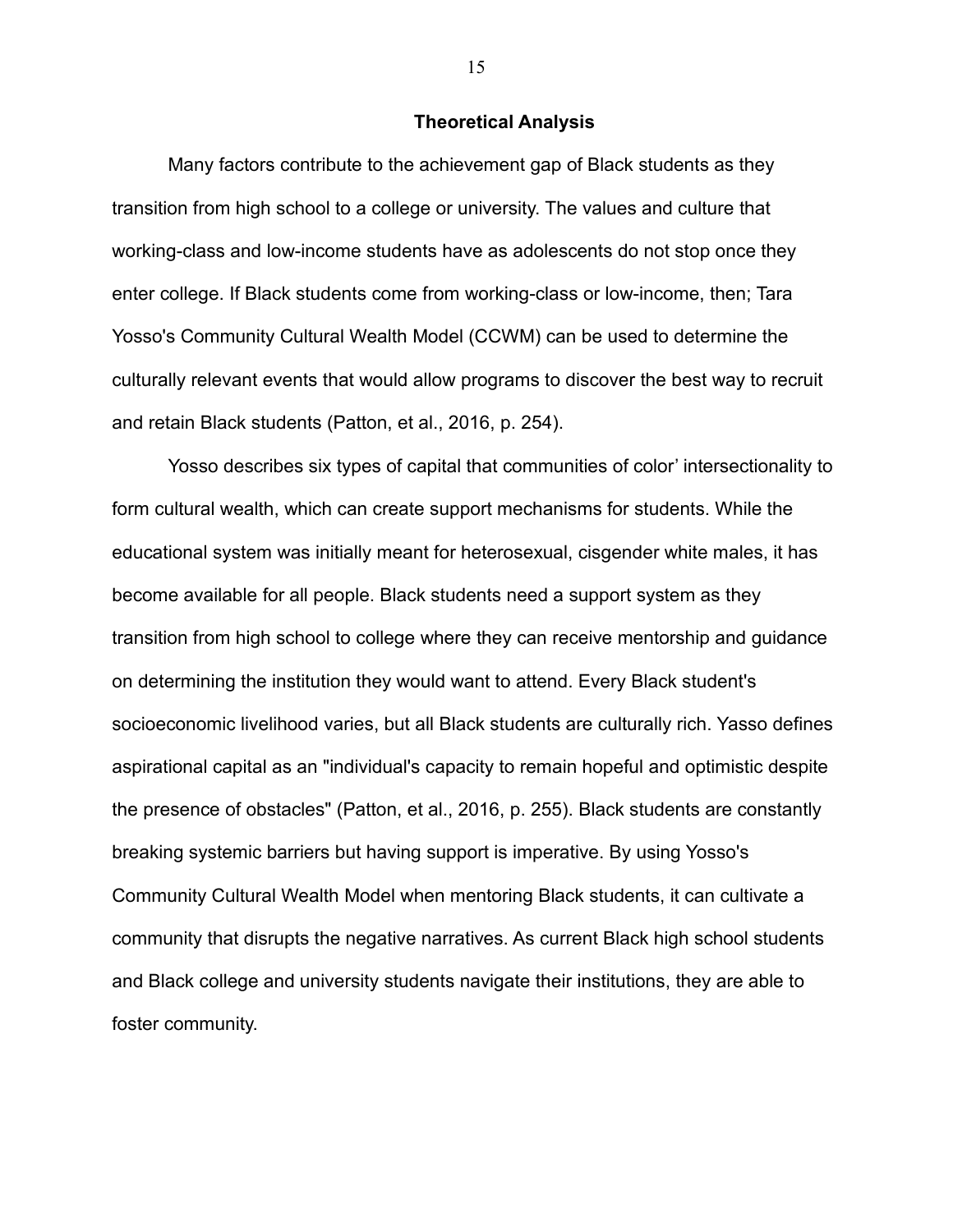Bourdieu's deficit model of capital explains how economic, cultural, and social capital is fundamental to shaping social class structures. Economic capital allows for the investment of time and resources in the development of adolescents, which is linked to future educational and occupational success. "Capital in that one's social network becomes broader, more influential, and more conducive to opportunity and further enhancement of one's other capital stocks" (Patton, et al., 2016, p. 252). Black students have questions but do not know how to frame their questions as they are not aware of the process of applying to college. Additionally, once a student is in college, they may not be aware of the resources available to them at no extra cost. For instance, student psychological services and tutoring but having a mentor would assist with navigating a new environment. Bourdieu mentions economic capital, which mentors can provide as they will assist mentees who would accentuate the capital. Mentors, in retrospect, devote their time and resources to mentees, which influences their educational careers. Mentors will assist mentees in enrolling in and graduating from colleges and universities. These mentees will subsequently enter the workforce that will benefit society by contributing their knowledge of their particular skill. Navigational capital refers to communities of color's capacity to navigate systems not designed to benefit them. The Black mentees and mentors will have a community postuniversity that fosters a strategy to navigate discrimination and microaggression in the workplace.

#### **Organization's Purpose**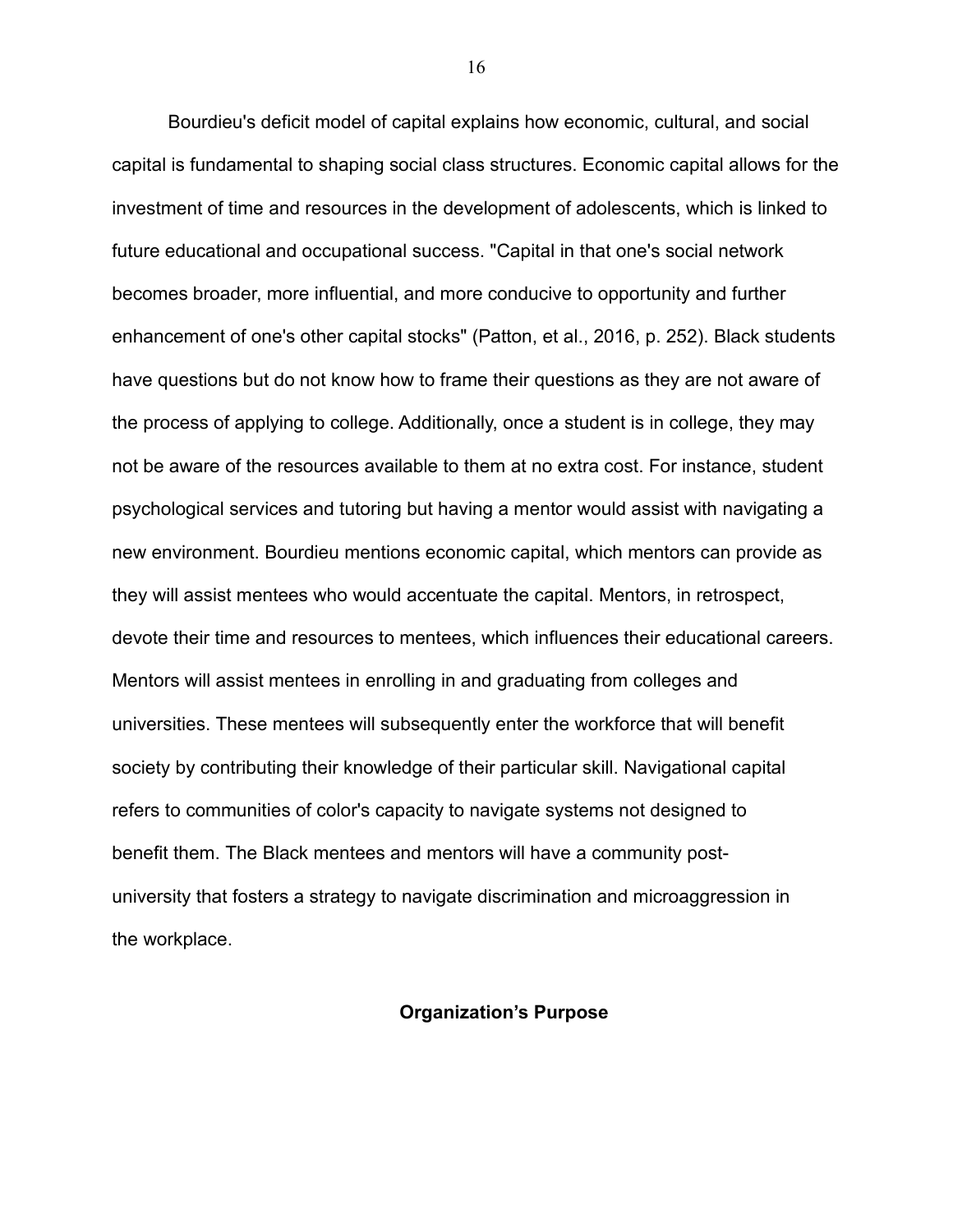Big Little Program is an official organization supported by the institution's leadership team. The program started from the initiative of a student leadership organization on campus that partners with the enrollment and admissions team at a university. The program consists of a Black junior or senior in high school being matched with Black college student. The mentor will guide the student and provide assistance with navigating how to fulfill post high school life as they matriculate into college.

## **Learning Outcomes**

- Big Little participants will demonstrate knowledge of institutional resources.
- Mentees and mentors will foster academic and social support networks inside and outside the classroom
- Mentees and mentors will create a community-based learning environment
- Mentors will develop effective strategies to teach while employing critical reflection skills when discussing potential problems with mentees.

## **Services provided include, but are not limited to:**

- Weekly academic advising and check-in
- Assistance with the college and financial aid application process during the summer
- Generate a list of potential general education classes mentees can enroll in once at their institution and how to decrease the chances of remediation dead end.
- Local college visits on weekends and Spring Break tour (for eligible juniors) of Northern California colleges/universities.
- Social, cultural, and leadership enrichment activities and community service. \*Due to COVID-19 all activities are currently happening virtually via Zoom.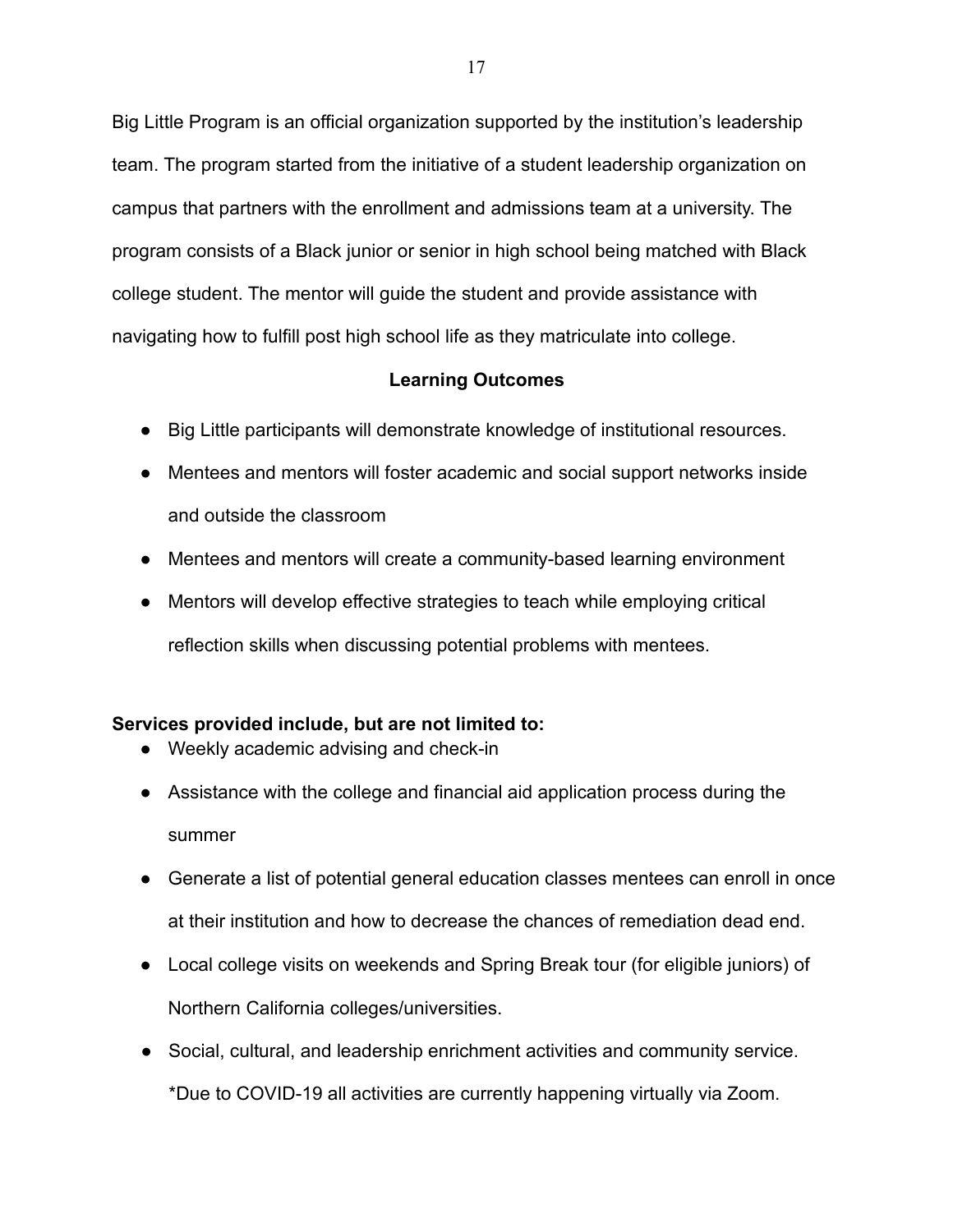## **Qualifications of Mentors**

● Identify as Black, African American, Black biracial, multicultural, African, Afro-

Latinx, or within the Black Diaspora.

- Be a U.S. citizen or permanent resident and enrolled in a 2 or 4-year college degree.
- Be a current freshman, sophomore, junior, senior at a university in California
- Cumulative university GPA of 3.0 or higher
- Willing to be trained and committed to be a mentor for a minimum of one year

that can be renewed at the end of the academic year.

## **Qualifications of Mentees**

- Identify as Black, African American, Black biracial, multicultural, African, Afro-Latinx, or within the Black Diaspora.
- Be a U.S. citizen or permanent resident.
- Participate in service projects and have intentions to earn a 2 or 4-year college degree.
- Be a current 10th or 11th grader at a high school in California
- Cumulative high school GPA 2.5 or higher

## **Purpose of Qualifications**

The Big Little Program's goal is to become a non-profit that will receive funds from the federal government to assist with supporting students. While the application process and qualifications to be a mentor and mentee seem excessive, it will be used to personalize the services provided to future participants.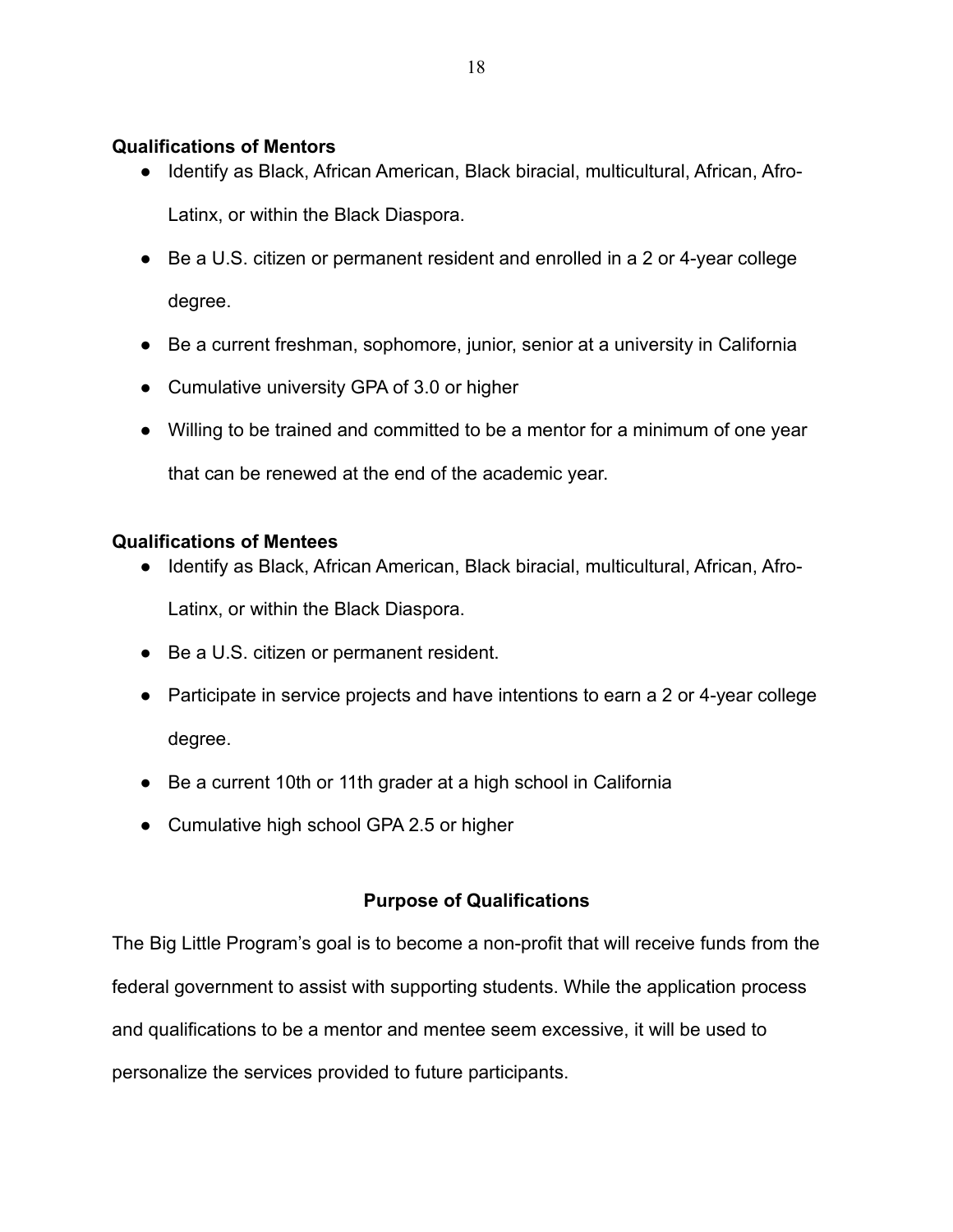## **Steps for Mentee Admission**

1. Submit Application

## 2. Interview

The interview serves to determine a mentee's interest in the program. The interview would occur in person unless the student has a work conflict then it would be conducted virtually via Zoom.

## 3. Admission Decision

Admitted students and parents/guardians will be notified via the email listed on the application.

4. Once admitted, students attend mandatory orientation with a parent/guardian.

## 5. "Speed Dating"

One set of mentors stay seated at the same table, while the mentees move from table to table. If two people register a mutual interest in a second date, they receive each other's contact information. This way mentee and mentor can determine if they have shared interests.

## **Steps for Mentor Admission**

1. Submit Application

2. Group Interview is meant to assess how students interact with peers.

3. Admission Decision

Admitted mentees will be notified via the email listed on the application and have two to three business days to accept the offer. Once the offer is accepted, they will sign I-9 documents, W4 forms, and an acknowledgment form that they agree to work for one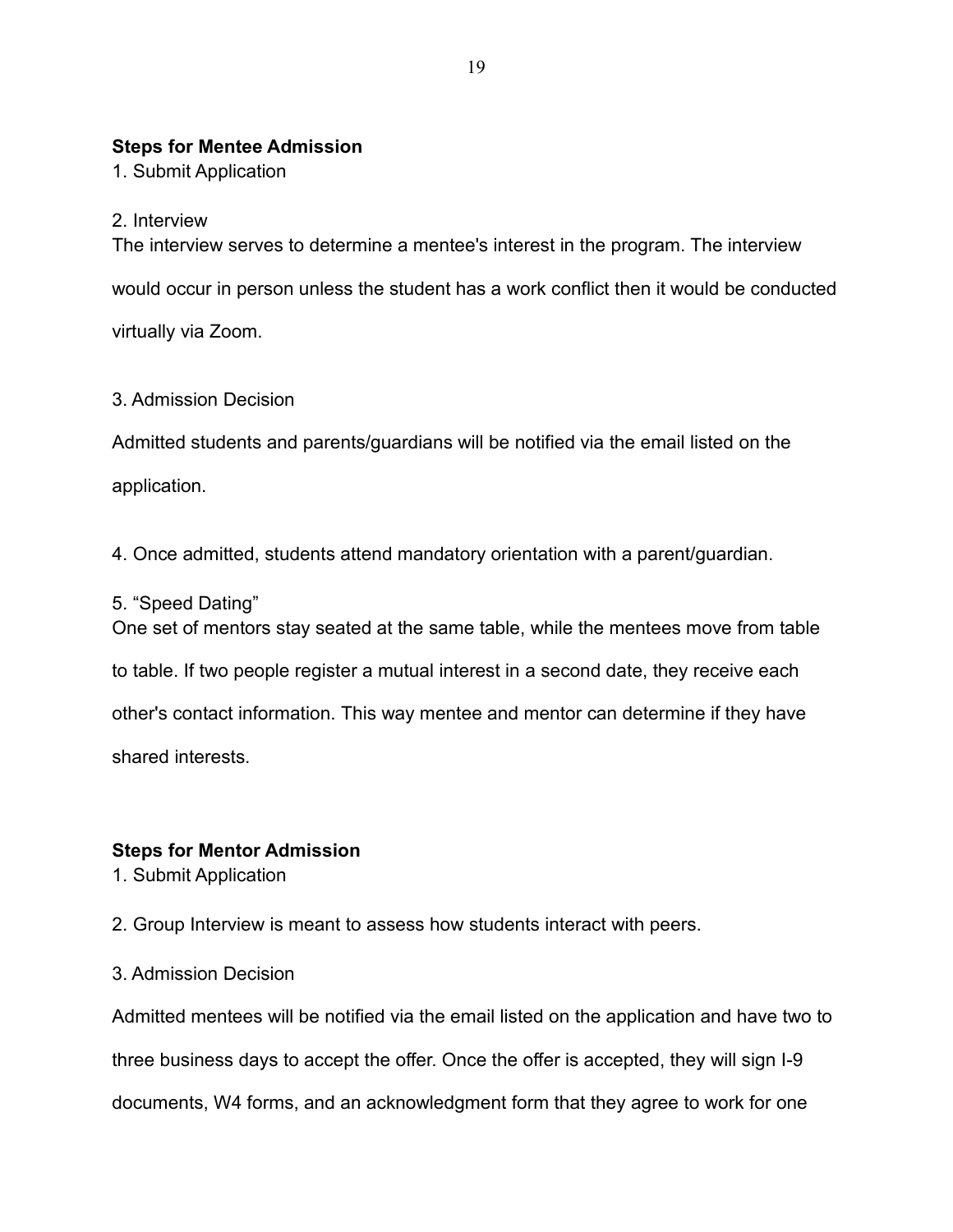academic year. Also, the students will receive paperwork on how to set up direct deposits.

#### 5. "Speed Dating"

One set of mentors stay seated at the same table, while the mentees move from table to table. If two people register a mutual interest in a second date, they receive each other's contact information. This way mentee and mentor can determine if they have shared interests.

## Application for Mentees: Pleaseclickhereto access the application

#### **Communication**:

During the initiative the Black mentees and mentors will continue to have two-way communication to grant all parties an opportunity to share personal experiences. All mentees and mentors are in an informal WhatsApp/ group me chat, and all official communication about weekend campus tours and events will occur through email.

## **Application for Mentor: Pleaseclickhereto access the application**

#### **Orientation Weekend:**

Day one - Saturday 7:30am - 9:00am Check In Check in upon arrival and bring belongings to the mentor's room. A continental breakfast will be served at the institution's cafeteria

9:00am Welcome address During the Welcome address students will meet their orientation leader

10:00am Group time Interact with orientation leader and new classmates while participating in ice breakers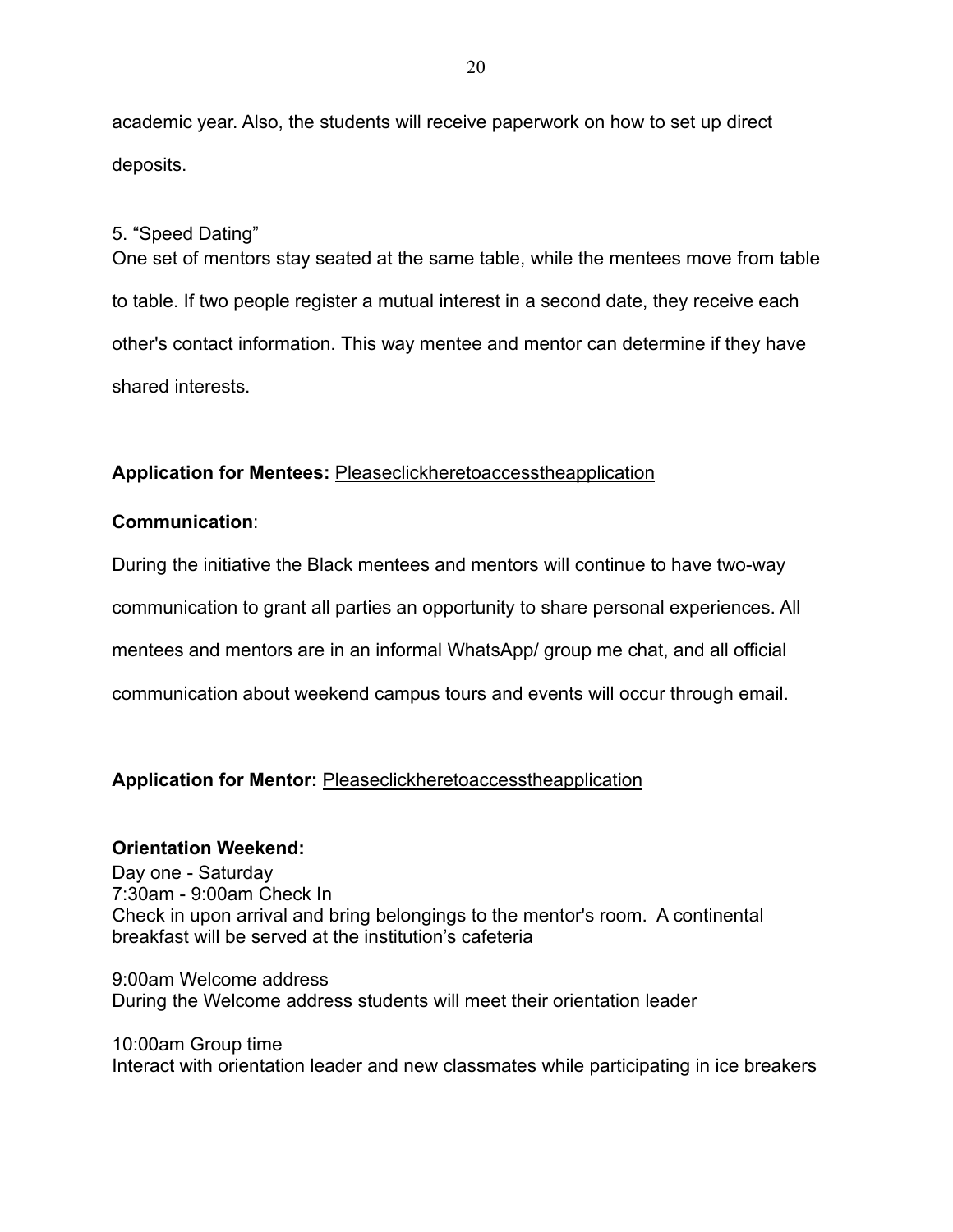Noon Lunch on the patio

1pm Academic Major Meeting Each mentor will speak with student to discuss realistic expectations and how to prepare over the summer

2pm Campus tour

3:30pm group time Community Expectations The directory of community standards will discuss expectations of mentees

4pm Finish up projects that have been worked on (Myers-Brigg tests and Enneagram)

5:45 Dinner for students

6:30pm - 11:30pm Fun nighttime activities led by orientation leaders (movie night)

11:30pm Mandatory Hall check in for all orientees

## **Day 2 - Sunday**

8:00am Breakfast

9am Housing/ Commuting Representatives from each area will host a discussion on the specifics of living on campus or commuting to campus

11am final group bonding activity time / closing

11:30am move out of residence halls, grab lunch, and depart from institution

## **University Tour Weekend Itinerary Example - Saturday (different from orientation weekend)**

- 9:45am 10:00am
	- Parents drop off students at Big Little Program's office
- 10:00am 11:00am
	- Departure
- 11:00am 12:00pm
	- Arrival at institution
- 12pm 1:00pm
	- Students eat lunch
- 1:15pm 2:30pm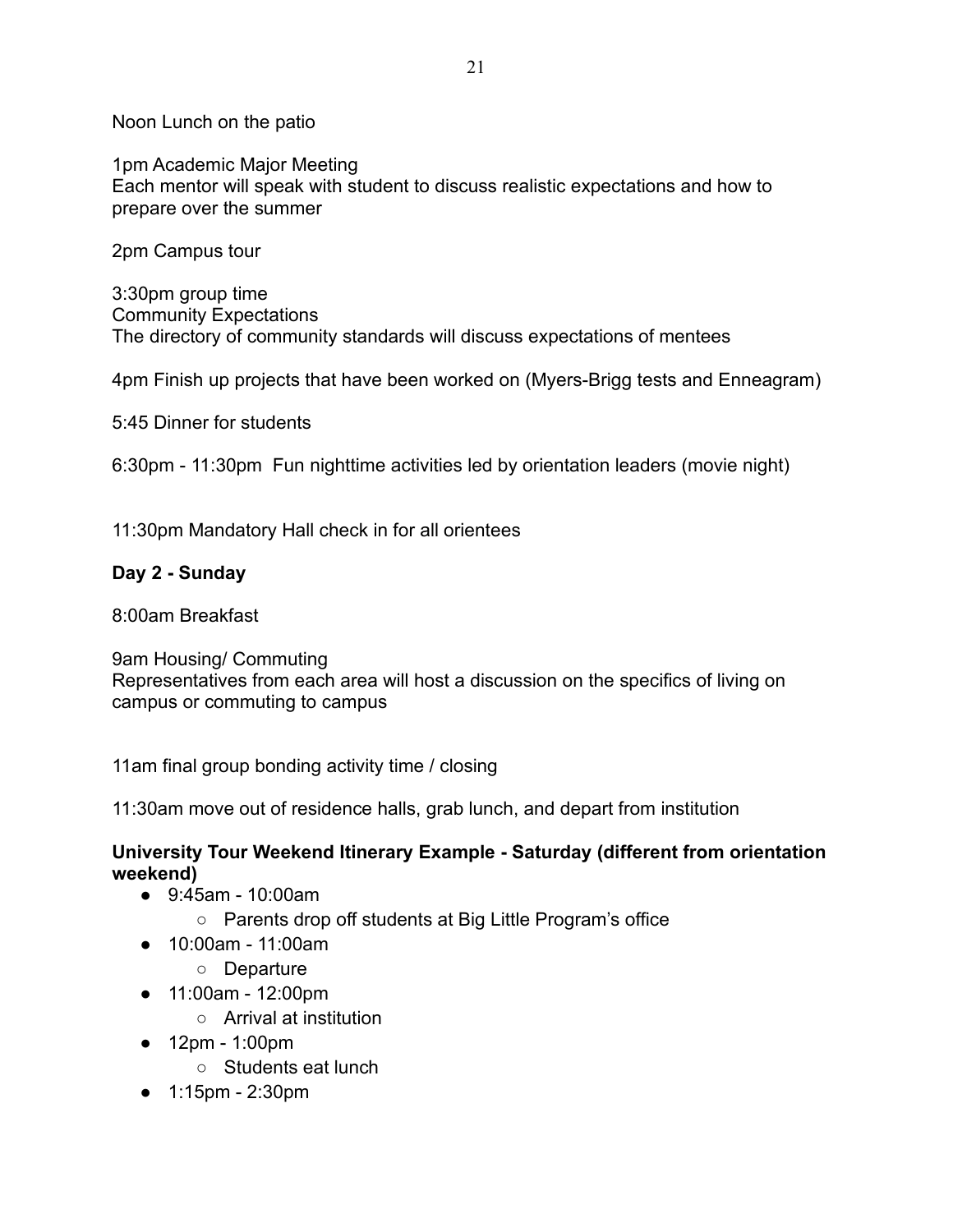- Tour of campus
- 2:45pm 3:30pm
	- Depart from institution and arrive at Big Little Program's office and parents pick up their children
- I will be making an example itinerary for the first weekend but moving forward parents will drop students at Big Little Program's office and then students will do a day trip to a university's campus
- Students will bring sleeping bag or sleep on couch of mentor's dorm rooms
- Admissions or Enrollment Management of the institution that is being visited would pay/ provide food
	- Students would use the institution's cafeteria for that weekend

## **How to recruit Black mentors:**

**●** Contact the leaders and have the information disseminated amongst Black

fraternity / sorority

- Contact leaders of Black student organizations on campus
- Contact African American Studies department chair to have the information

dispersed amongst faculty who would share with their students

- Advertised in institutions' official eblasts, newsletters, and social media
	- Promoted on the university's service and job section of the website
- Word of mouth

## **How to recruit Black mentees:**

• Contact the neighboring high school counselors within the vicinity of the

university so they can share the information

- Shared during announcements and placed on the school's bulletin
- Partner with Los Angeles Urban League and access their network
- Partner with Black fraternities and sororities
- Connect with the local and surrounding church communities around the institution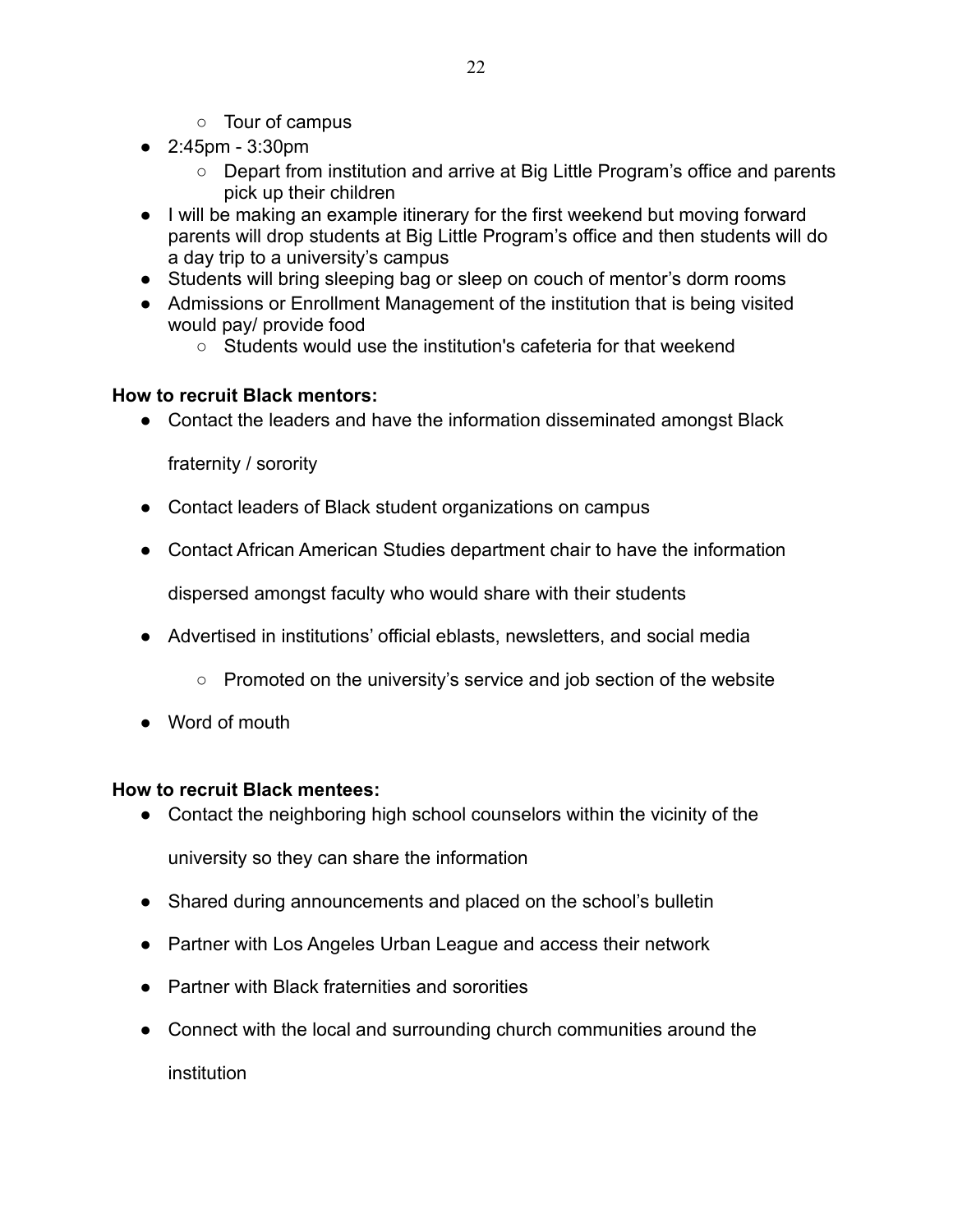● Word of Mouth: Current Black students at the university can share the program with their friends and family

#### **Training for Black Mentors:**

- First mentors fill out a form of their interests and what they hope to get out of the program
- Having an in person meeting so all mentors can meet each other and have lunch on campus
- Black mentors will create a list of things they wish they knew before they started their college journey as a group activity
- Case studies for example: How to address the problems Black high schoolers face as they transition into university
- Training is once every week during the course of one semester

|                                                         | <b>Budget</b>                               |                      |
|---------------------------------------------------------|---------------------------------------------|----------------------|
| <b>Title</b>                                            | <b>Description</b>                          | Cost                 |
| <b>Bus &amp; Driver</b>                                 | Ordering a bus and driver for college tours | \$1,000              |
| Hiring 2 graduate assistants                            | Support program                             | \$48,000             |
| <b>Campus Tours</b>                                     | Schedule tours on campus in advance         | \$0                  |
| <b>Mentors</b>                                          | Paying mentors                              | \$240,000            |
| Food                                                    | Snacks for traveling and events             | \$10,000             |
| Hiring a Director of Big Little Program Support program |                                             | $$90,000 + benefits$ |
|                                                         |                                             | \$389,000            |

## **Budget**

Each mentee will have two students each, and they will be paid \$18 per hour with a maximum of 20 hours a week to work. Once the program starts, there will be 20 mentors and 40 mentees, and depending on the outcome of the first year, the program can increase its offerings. Each graduate student is paid \$18 per hour with a maximum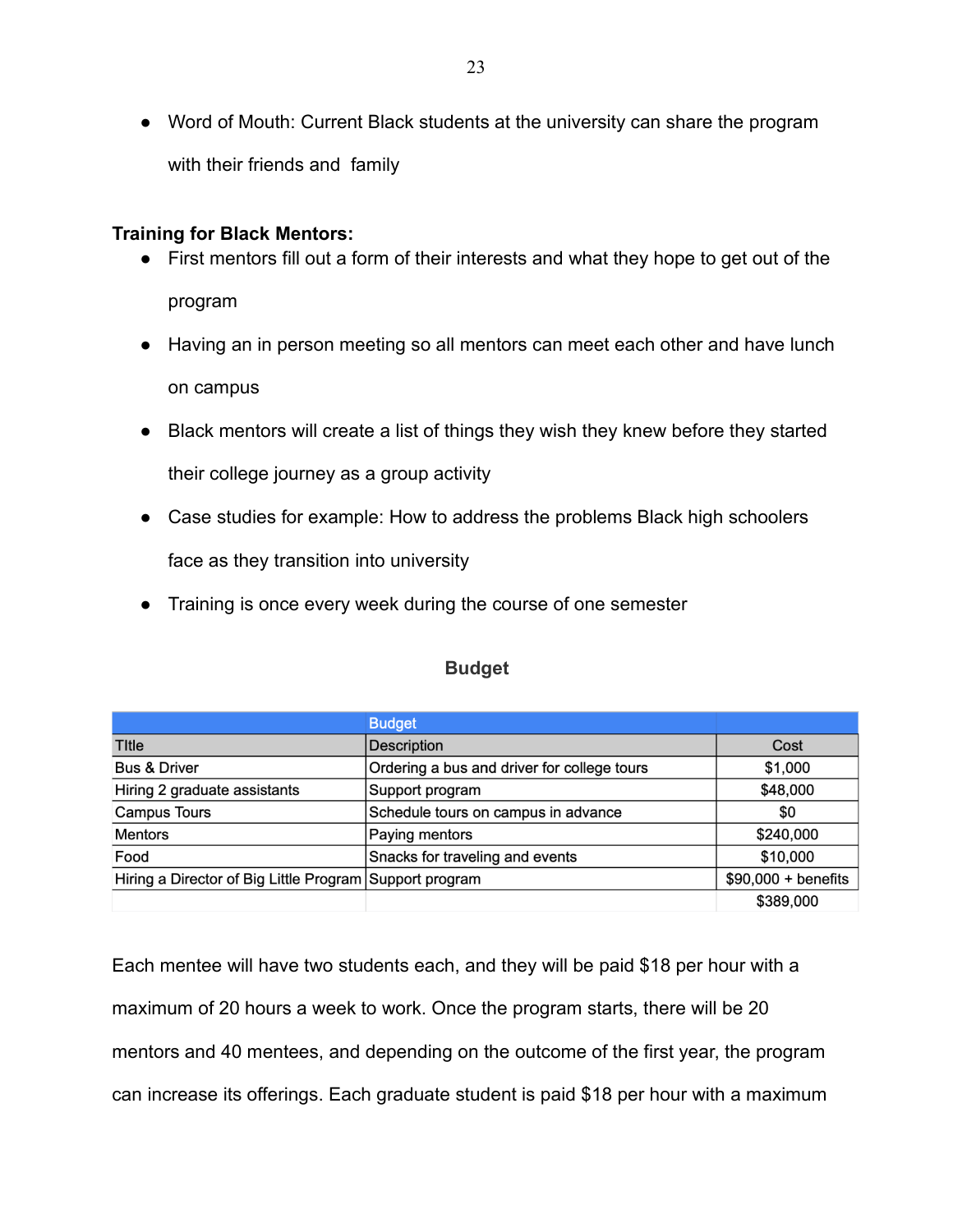of 20 hours a week, which means each graduate assistant would make \$24,000 a year. After each training and mentor session, each mentor will complete a reflection. Based on the mentor's perspective, the reflections will be utilized to evaluate what modifications need to be made within the program. The hourly charge would be the recommended method of paying the charter bus in order to optimize the program's savings.

| <b>Bus Type</b>                    | Per Hour      | Per Day           | <b>Per Mile</b> |
|------------------------------------|---------------|-------------------|-----------------|
| 56-Passenger<br><b>Charter Bus</b> | $$135 - $190$ | $$1,350 - $1,750$ | $$4.75 - $6.00$ |
| 25-Passenger<br>Minibus            | $$130 - $170$ | $$1,300 - $1,600$ | $$4.50 - $6.00$ |
| 20-Passenger<br>Minibus            | $$120 - $165$ | $$1,250 - $1,500$ | $$4.25 - $5.50$ |
| 18-Passenger<br>Minibus            | $$120 - $160$ | $$1,200 - $1,450$ | $$4.00 - $5.00$ |

**Cost Breakdown of Charter Bus Rental**

#### **Moral & Ethical Analysis**

Currently, the educational pipeline from high school to college does not adhere to Catholic Social Teachings (CST). All students should receive a quality level education from primary to secondary school and have the opportunity to pursue and complete higher education. The differences in educational readiness are based on an individual's location as their geographical location correlates with the education a person would receive. The Catholic Church created principles of social teaching that provide a compelling guide for building a just society. All eight themes are central to the heart of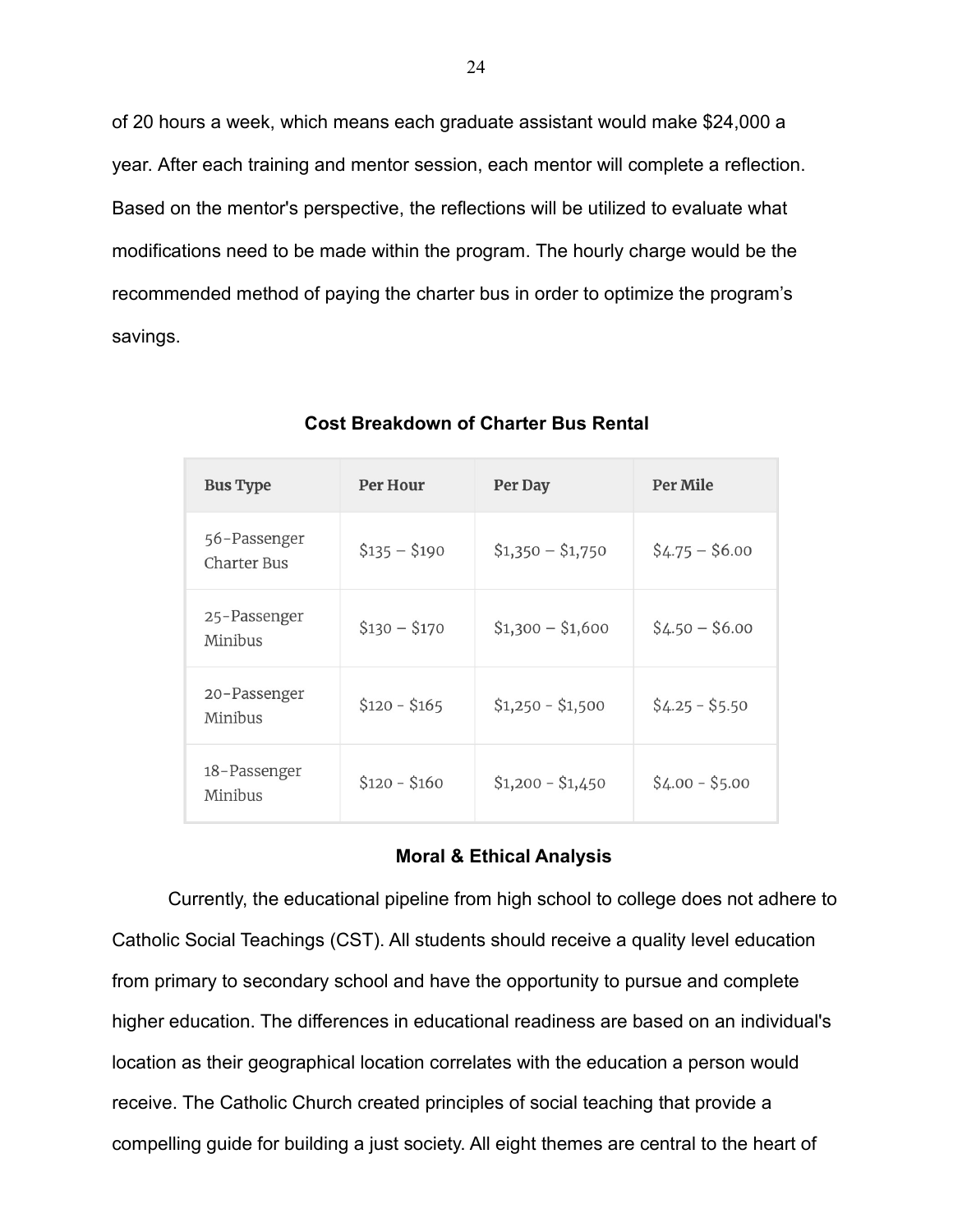Catholic social tradition and are instrumental, but the program is a solution to the problem students encounter and focuses on three to bridge the achievement gap made by the educational system. The Big Little Program strives to enhance the life of and dignity of Black students by granting students an opportunity to develop – body, mind, and soul. The value of human dignity emphasizes "everyone has inherent dignity and infinite worth" (Catholic Social Teaching). The program's goal is to foster while aiding individuals as they grow. Community is about developing and fulfilling individuals in relationships with others. Also, it aims to address a need by Black students and demonstrate commitment through assisting students through the emphasis on solidarity.

Council for Advancement Services (CAS) created a working standard for professionals who provide services in higher education. CAS is used as a shared ethical principle and values that guide working professionals in higher education. Of the seven values, only four will be used to analyze the Big Little Program. In contrast, the program's goal is to inform students about their resources and prepare them for the transition to college. The program allows students autonomy to determine their personal goals and choices. As autonomy is about "empowering others' freedom of choice and fidelity is "faithfulness to a duty" (CAS Professional Standards for Higher Education). All of the parties involved in the program go through an extensive evaluation to ensure they are truly passionate and committed to their respective roles. Beneficence is "contributing to the welfare of others" by staff, mentees, and mentors treating everyone courteously to maintain a campus climate towards positive learning and personal growth. Furthermore, this is highlighted through affiliation as it actively promotes connected relationships to foster community.

#### **Assessment and Measurement**

Ideally mentees and mentors are developing a strong bond where they have open communication of their experiences. In an effort to form these communities organically a lot of activities will occur such as board games, speed dating, and travel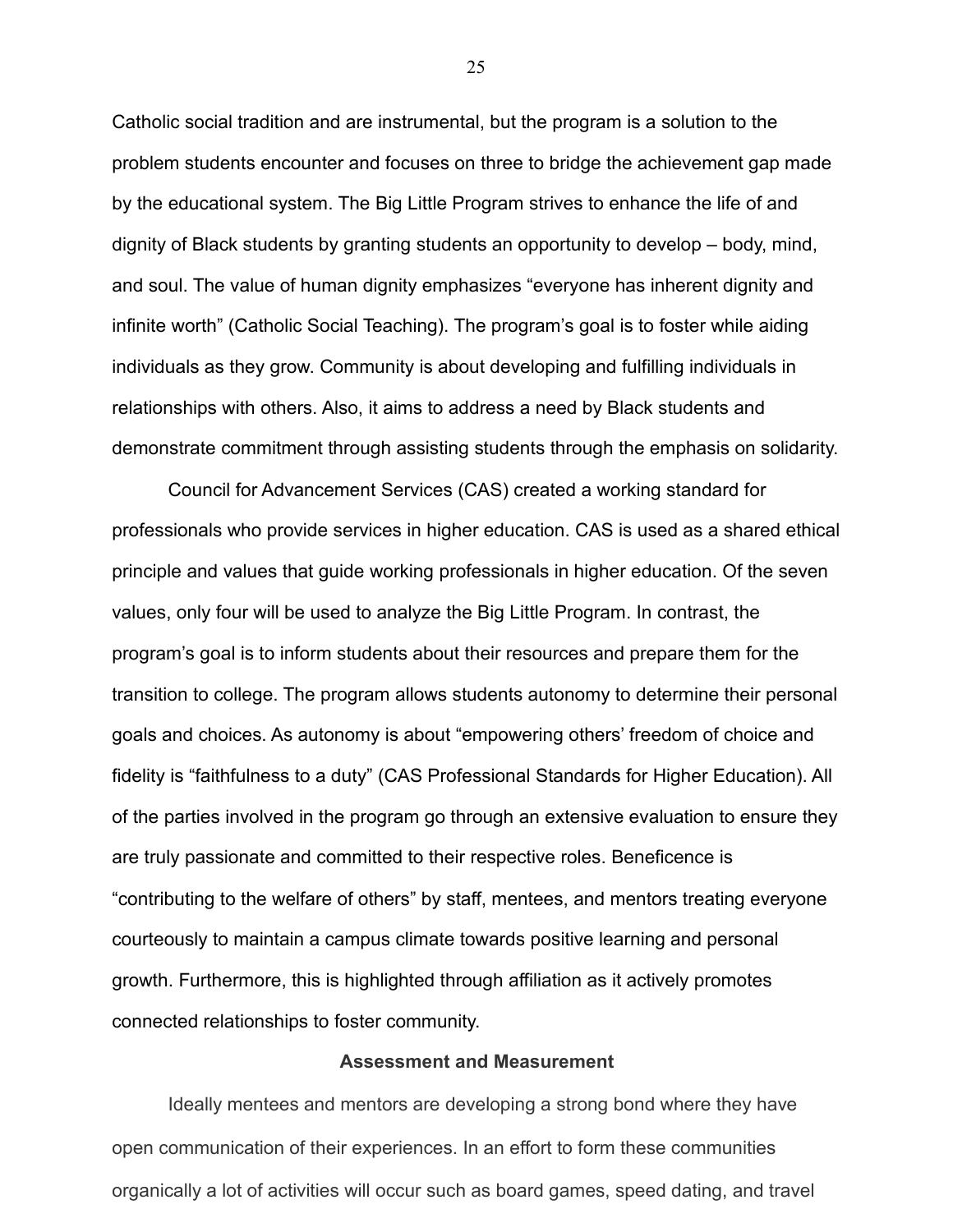opportunities. Furthermore, by having an open and honest connection in which mentees and mentors can discuss current issues and how to help one another. Mentors will be sent an anonymous survey during the fall and spring semester to see if they want any changes to be made to the program. The questions are as follows: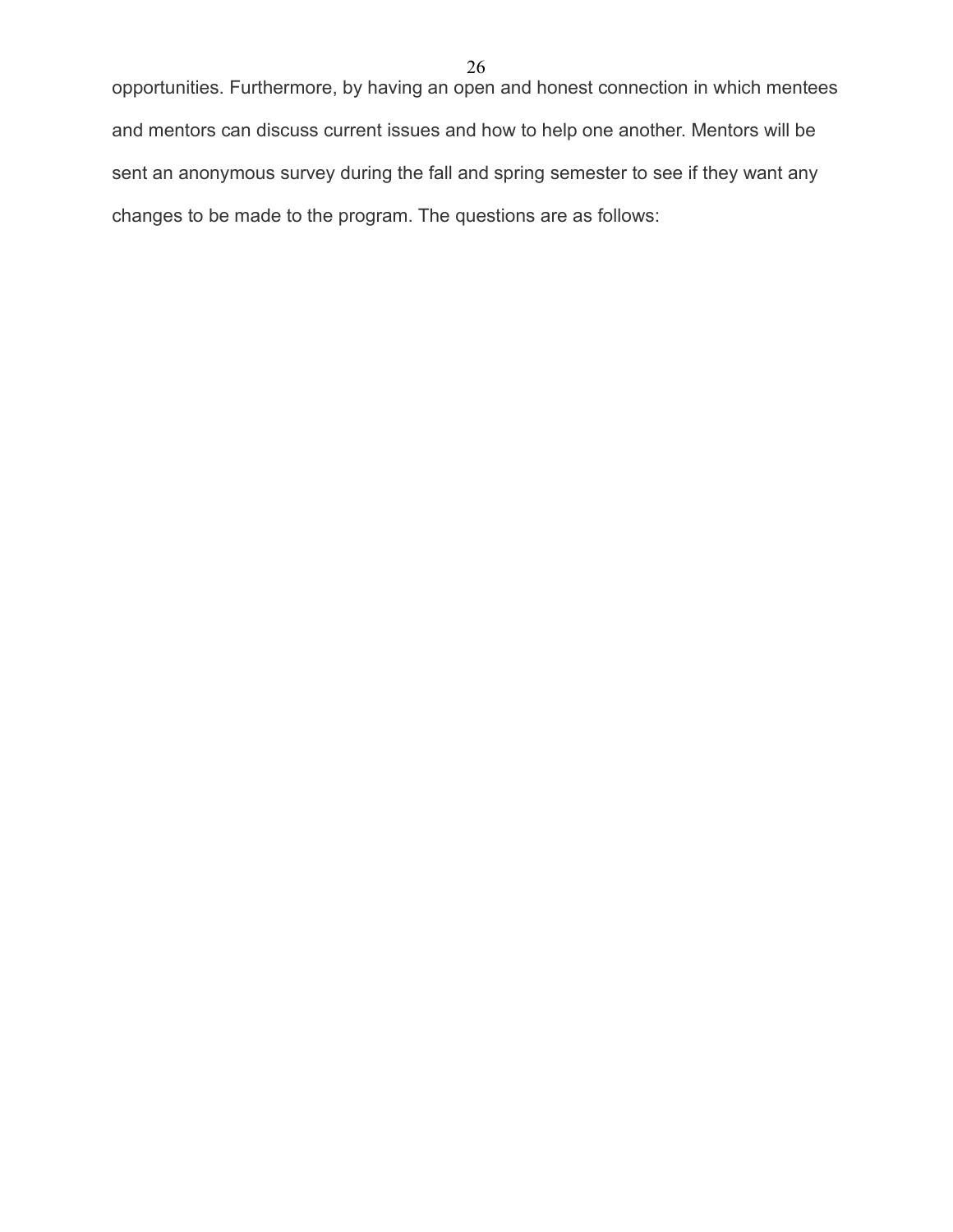Description of survey:

We would love to hear your feedback! This form allows you to communicate directly with the Big Little Coordinators on things you liked about some events we have had, things you would like to see more of ways we can improve the events, overall ways we can better support you. Please don't hesitate to fill it out, and we appreciate your support in making this unforeseen year still very memorable.

- 1. Which event(s) have you enjoyed so far?
- 2. What have you liked about our events so far?
- 3. What aspects of our events could be improved?
- 4. Which day and times of the week work best for you to mentor?
- 5. Are there any changes you would want made?

In addition, demographic information will be asked at the end, such as age, sexual orientation, transfer from a two year to a four-year institution, and gender to assess if a student believes their background influences their experience.

Once mentees have completed their first year at their year of college a focus group will be conducted to grant participants an opportunity to share personal experiences. The questions are as follows:

- 1) How did you choose the university you are attending/ attended?
- 2) What was your perception of higher education growing up?
- 3) What factors went into the decision-making process for where to attend?
- 4) Describe your college experience.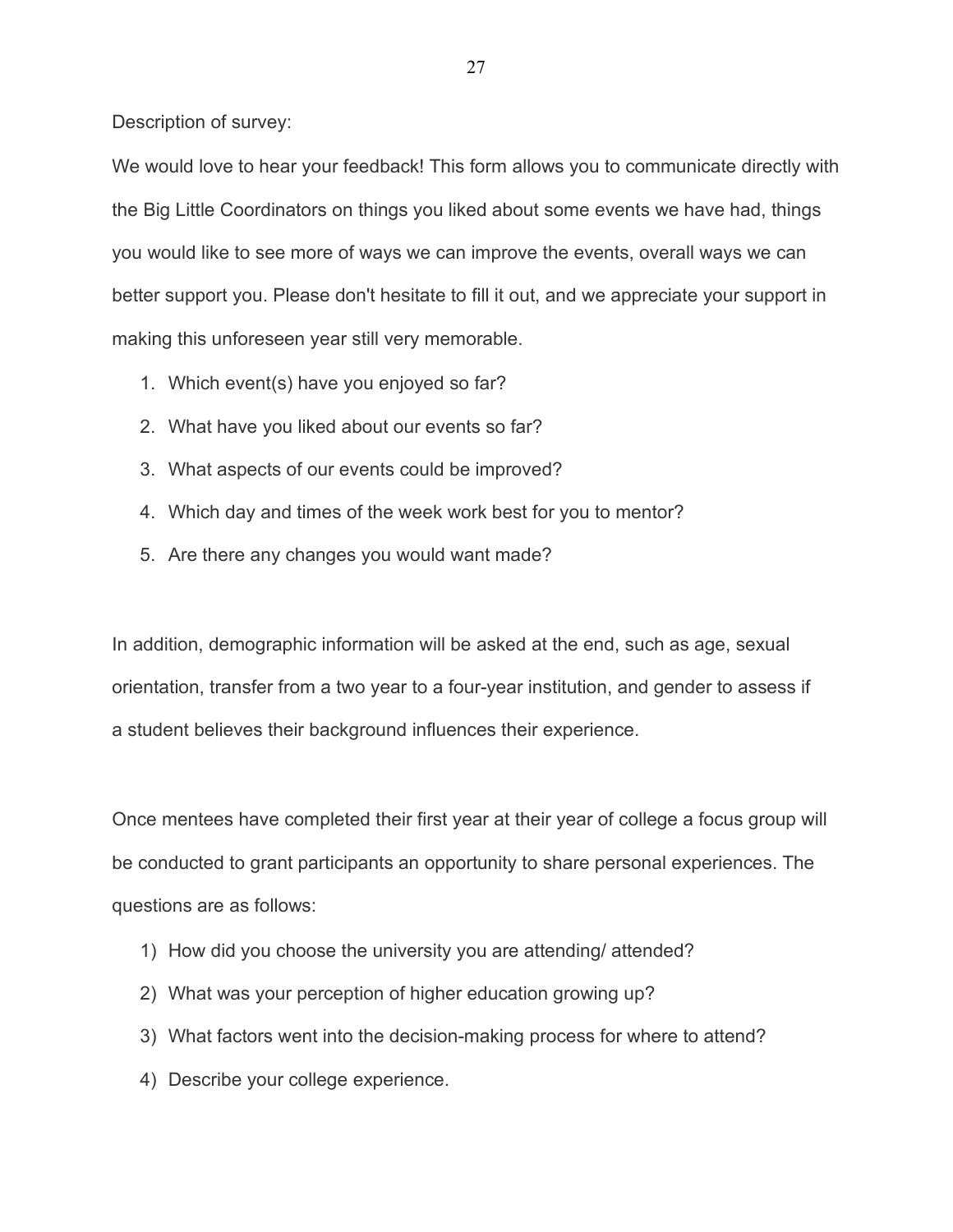- 5) What was your motivation for getting through school?
- 6) Did you transfer at all or think about transferring at all?
- 7) How has your culture or ethnic background impacted your college experience?
- 8) What groups, communities, or individuals have been most supportive of you during your college year?
- 9) What do you like most about your university?
- 10) Is there any support you felt you could have benefitted from, but your mentee did not provide?

#### **Program Outcomes**

The measures of success will consist of monitoring the progress of Black high school students' completion as they apply and enroll to a two- or four-year institution. Also, Black high school students will complete a minimum of one community college course that will transfer towards their desired institution. Hopefully, mentees will remain with their mentor once they transition in college and university informally. The goal of this program is to foster a sense of community between mentees and mentors and increase retention of students at their high school or university. Ideally, mentors and mentees graduate within four to six years.

#### **2022 Fall - August 29 - December 16, 2022**

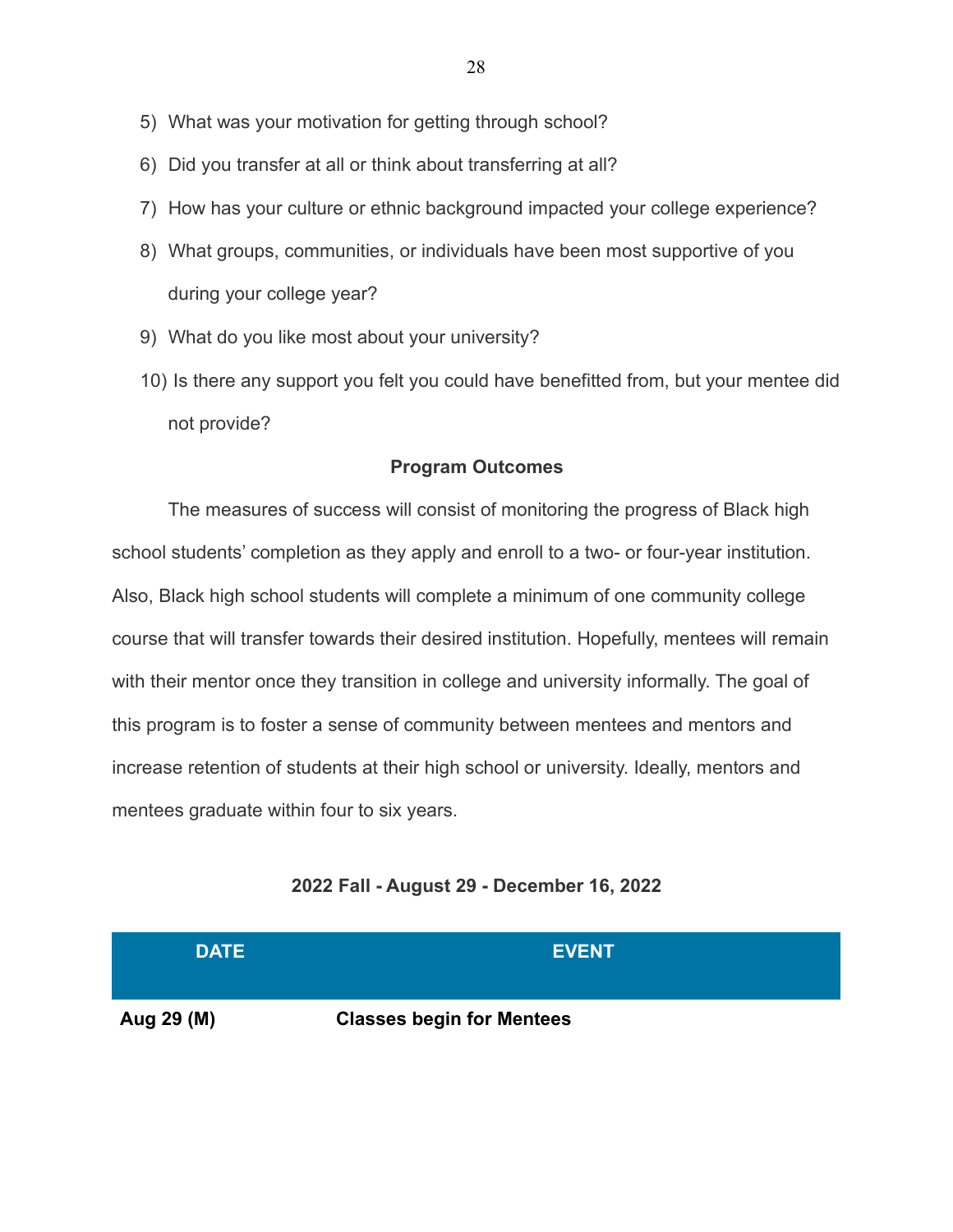| Sep $2(F)$       | Mentor application is open - advertised on social<br>media, word of mouth, and various organizations                                                                                                               |
|------------------|--------------------------------------------------------------------------------------------------------------------------------------------------------------------------------------------------------------------|
| Sep 5 (M)        | No classes - Labor Day                                                                                                                                                                                             |
| Sep 30 (F)       | Last day for mentors to submit applications and the<br>mentee application opens. Mentor interviews are sent<br>and conducted that week.                                                                            |
| Oct 3 (10)       | All mentors meet and play ice breakers. Also, everyone<br>will participate in an activity to determine what they<br>hope to get out of the program and a consensus on<br>desired meetup day and time for training. |
| Oct 14 (M)       | Training is once a week: group activity - what students<br>wished they knew before they started university                                                                                                         |
| Oct 17 (M)       | Training is once a week: how to do a check in and how<br>to help with FAFSA                                                                                                                                        |
| Oct 31 (M)       | Training is once a week: case study - knowledge of<br>general education core requirements                                                                                                                          |
| <b>Nov 7 (M)</b> | Training is once a week: case study- how to navigate<br>racism and microaggressions                                                                                                                                |
| Nov 14 (M)       | Training is once a week: case study: address any<br>questions students may have and a check in with their<br>needs                                                                                                 |
|                  | <b>Mentee application closes</b>                                                                                                                                                                                   |
| Nov 21 (M)       | Training is shorter and a thanksgiving dinner after                                                                                                                                                                |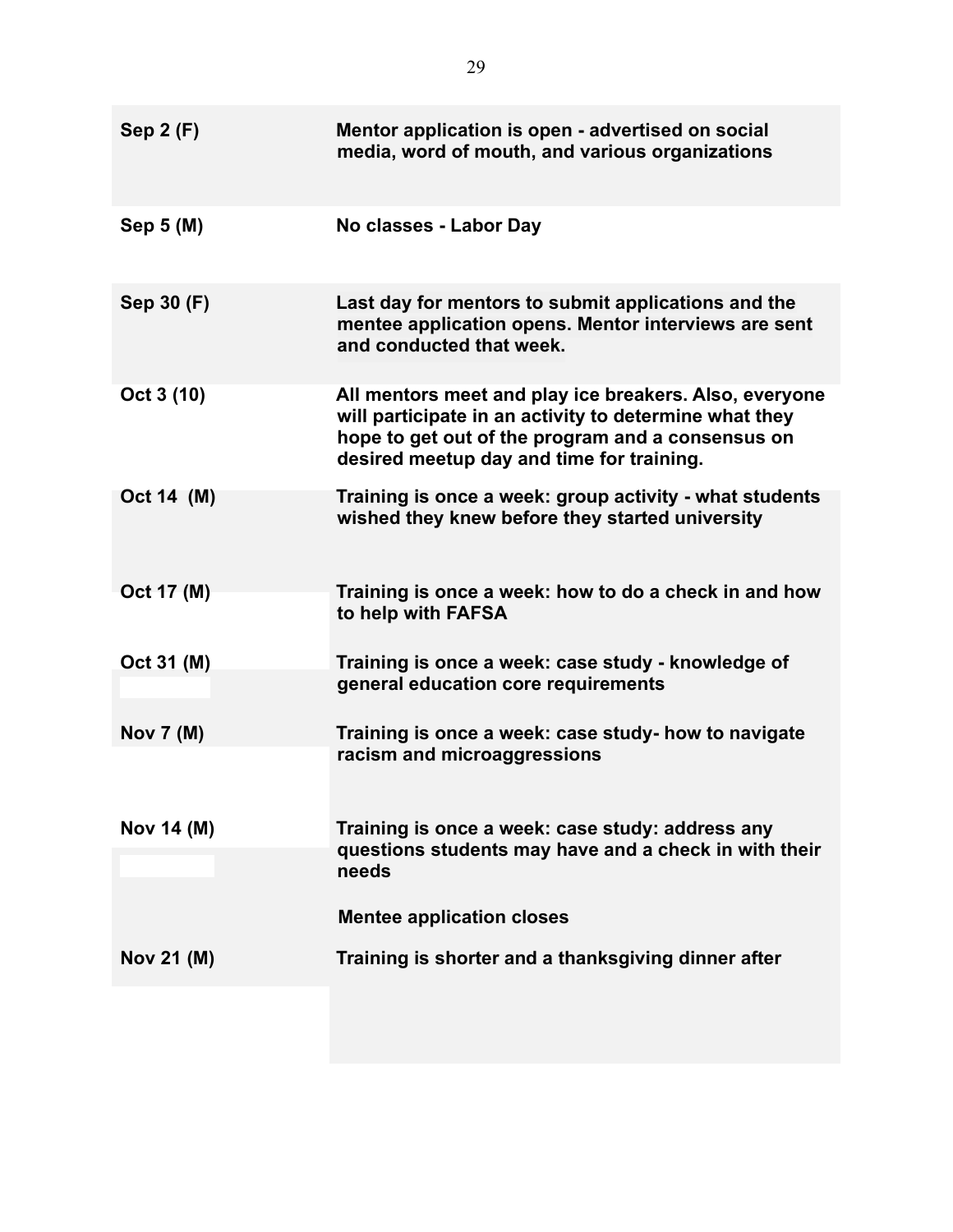| Nov 23-25 (W-F) | No Classes - Thanksgiving Holidays and applications<br>for Mentees open            |
|-----------------|------------------------------------------------------------------------------------|
| Dec 12-16 (M-F) | Final Examinations week so virtual study rooms held<br>via Zoom to support Mentors |
| Dec 21 (W)      | <b>Mentors on winter break</b>                                                     |

Please note the calendar year of fall 2022 - spring 2022 is an example schedule for sophomores and juniors in high school. Depending on the students' needs, the contents of this calendar may change for mentees and mentors.

## **2023 Spring - January 9 - May 5, 2023**

| <b>DATE</b>         | <b>EVENT</b>                                                               |
|---------------------|----------------------------------------------------------------------------|
| Jan $9(M)$          | Mentors' classes begin                                                     |
| Jan 10-13 (T-F)     | <b>Interviews for Mentees</b>                                              |
| Jan 16 (M)          | No Classes - Martin Luther King, Jr., Day                                  |
| Jan 17 (T)          | Mentees know admission decision and invited to<br>orientation with parents |
| <b>Jan 21 (Sat)</b> | <b>Orientation for Mentees and their parents</b>                           |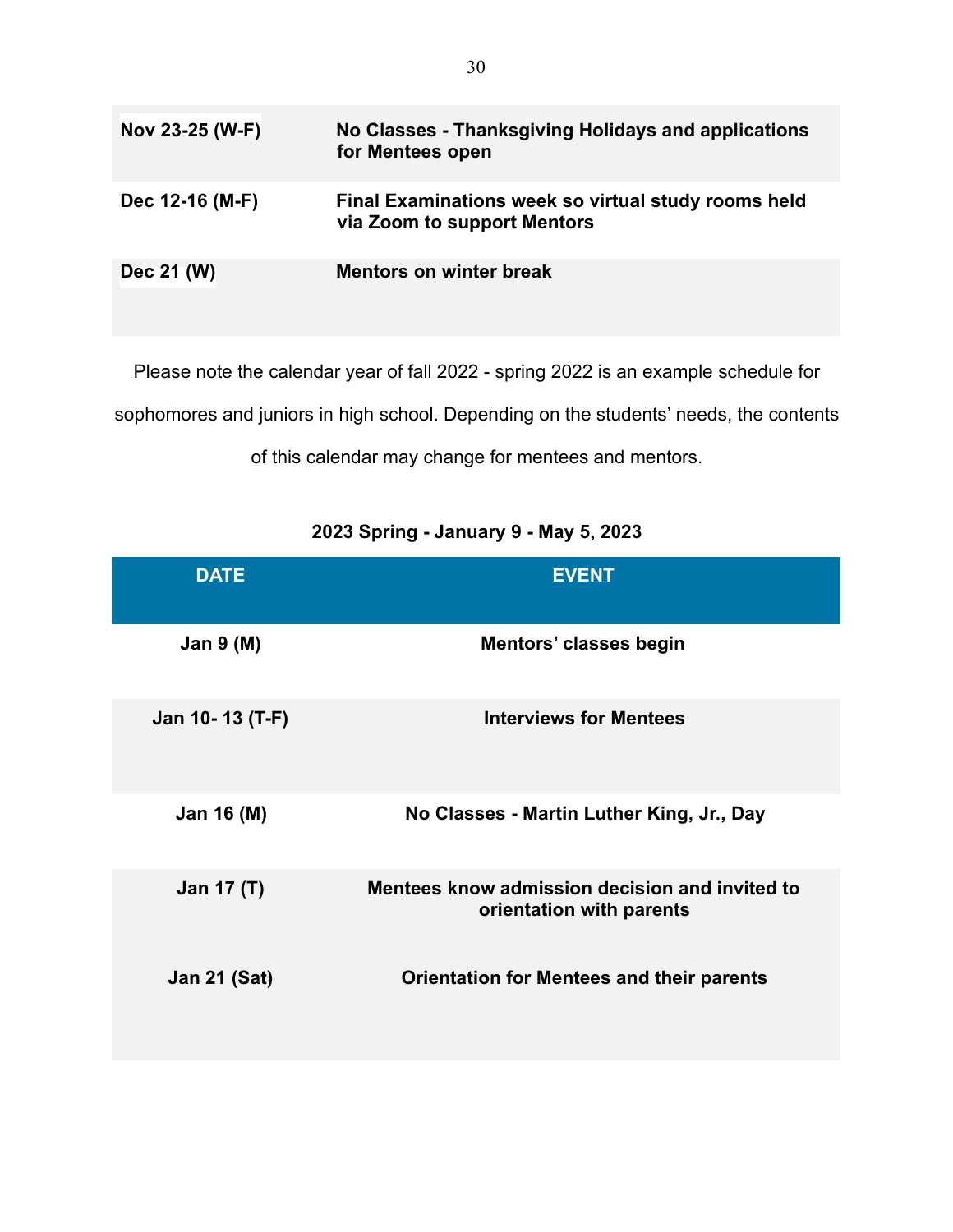| Jan 23 (M)                          | <b>Speed Dating with mentors and mentees</b>                                                                  |
|-------------------------------------|---------------------------------------------------------------------------------------------------------------|
| <b>Feb 10 (F)</b>                   | Mentees meet mentors: check in and ice breakers.<br>Also, mentees ask questions and mentors do a Q/A<br>panel |
| <b>Feb 23 (TH)</b>                  | Mentors work with mentees on scholarship<br>application, personal statement, or<br>resume                     |
| Feb 24 (F)                          | Mentors work with mentees on scholarship<br>application, personal statement, or<br>resume                     |
| Feb 27 - Mar 3 (M-F)                | No Classes - Spring Break Holidays                                                                            |
| <b>Mar 11- Mar 12 (Sat-</b><br>Sun) | <b>Orientation Weekend</b>                                                                                    |
| Mar 17 (F)                          | Case Study: Knowledge of general education core<br>requirements                                               |
| Mar 31 (F)                          | No Classes - Cesar Chavez Holiday                                                                             |
| Apr 5 (W) - 7 (F)                   | <b>No Classes - Easter Holidays</b>                                                                           |
| Apr 28 (F)                          | Case Study: How to navigate racism and<br>microaggressions                                                    |
| Apr 29 - Apr 30<br>(Sat-Sun)        | Check in and have the survey completed. Then group<br>dinner will occur.                                      |
| May 1 (M) - 5 (F)                   | Celebrate Mentors and Mentees that are graduating                                                             |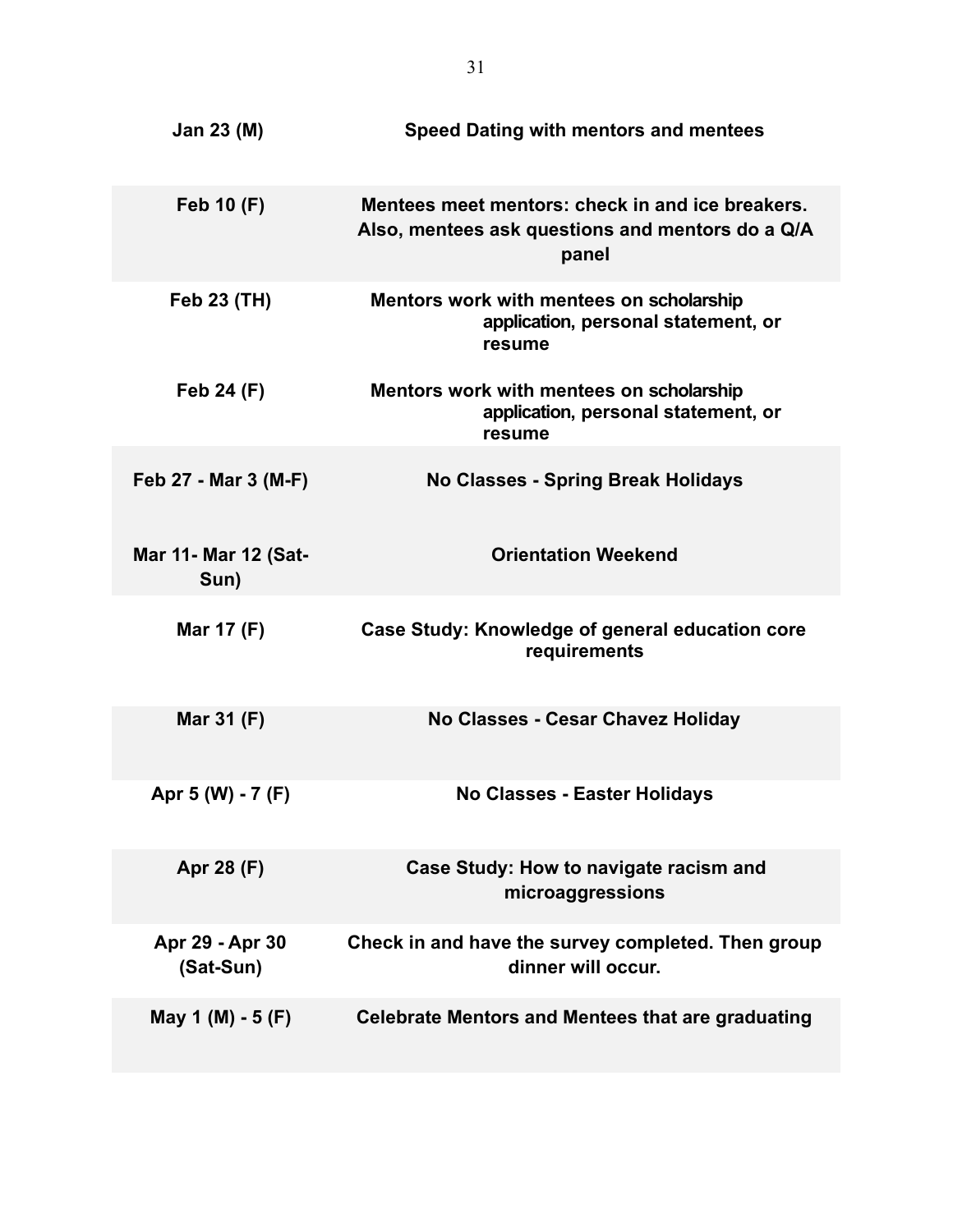**May 6 (Sat) Undergraduate Commencement**

**May 7 (Sun) Graduate Commencement**

#### **Conclusion**

College students have a unique experience but including another identity layer as a Black or African American student presents challenges. African American students enroll at extremely high rates in two-year colleges and attend four-year institutions more than in past years. However, further progress needs to be encouraged and recognize African Americans' particular needs. The Big Little Program cultivates a support system to assist students in transitioning from high school to an institution with knowledge about campus resources. Ideally, all colleges should protect students' rights to enroll in transfer-level courses and inform students of the benefits and risks of remedial classes. Unfortunately, not all colleges and university advisors educate students on the possible pitfalls of remedial coursework. Hence, the Big Little Program will serve to inform students about campus resources and share courses designed to maximize a student's success by naturally addressing retention problems.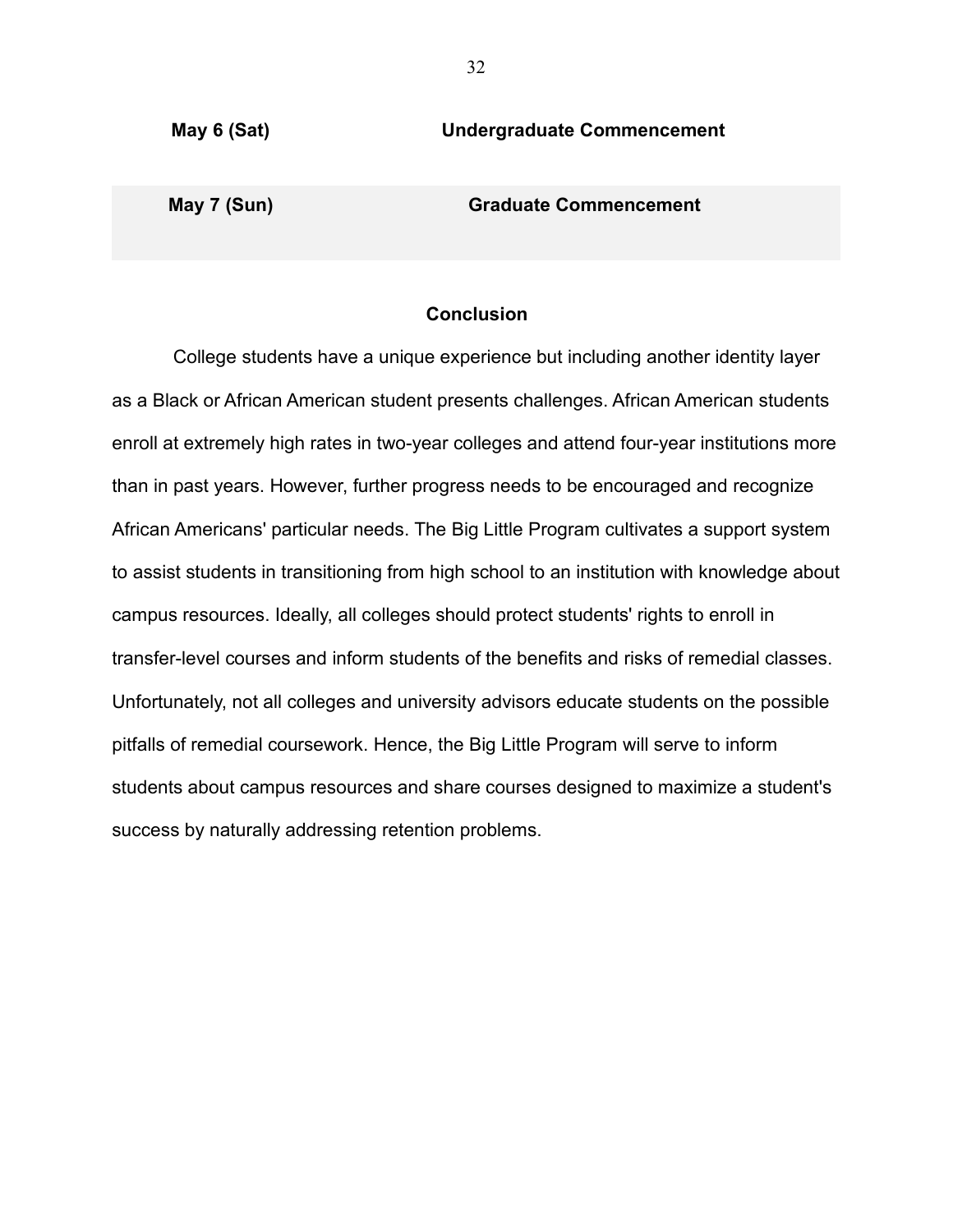# Graphics<br>**19-Year-Olds with a High School Diploma** (89%)



**College preparation is increasing, but** the majority of Black students are not prepared by their high schools to be eligible applicants to the UC or CSU.

Source: California Department of Education, 2017; U.S. Census Bureau, American Community Survey, Public Use Microdata Sample, 2016, includes adults 25-64 years old

# A-G Completion (35%) 65 of Black high school graduates are not prepared for college by their schools

44



Source: National Center for Education Statistics, Integrated Postsecondary Education Data System (IPEDS), Fall Component, 2018; California Community College Chancellor's Office, DataMart, 2017

## **Lost Talent = 11,655 Black Students**

|                                                                                        | of Black CA Community College students left<br>63% without a degree, certificate or transfer: 7,125                                  |
|----------------------------------------------------------------------------------------|--------------------------------------------------------------------------------------------------------------------------------------|
| <b>OF A COUP OF A DISPOSE OF THE COUP OF Black CSU students left without a BA from</b> |                                                                                                                                      |
|                                                                                        |                                                                                                                                      |
| <b>OCC MARGAREM PROPERTY OF</b>                                                        | of Black students at Private, Nonprofit Colleges<br>and Universities left without a degree from<br>those institutions: 398           |
| <b>TATATATATATATATATAT</b>                                                             | of Black students at Private, For-Profit Colleges<br>and Universities left without a degree from<br>93%<br>those institutions: 2,325 |

The 11,655 students without degrees in this table represent one cohort of students who started college in that particular higher education segment in 2010 and were set to graduate in 2016 from that segment but did not. Source: National Center for Education Statistics, Integrated Postsecondary Education Data System (IPEDS), Fall Component, 2018; California Community College Chancellor's Office, DataMart, 2017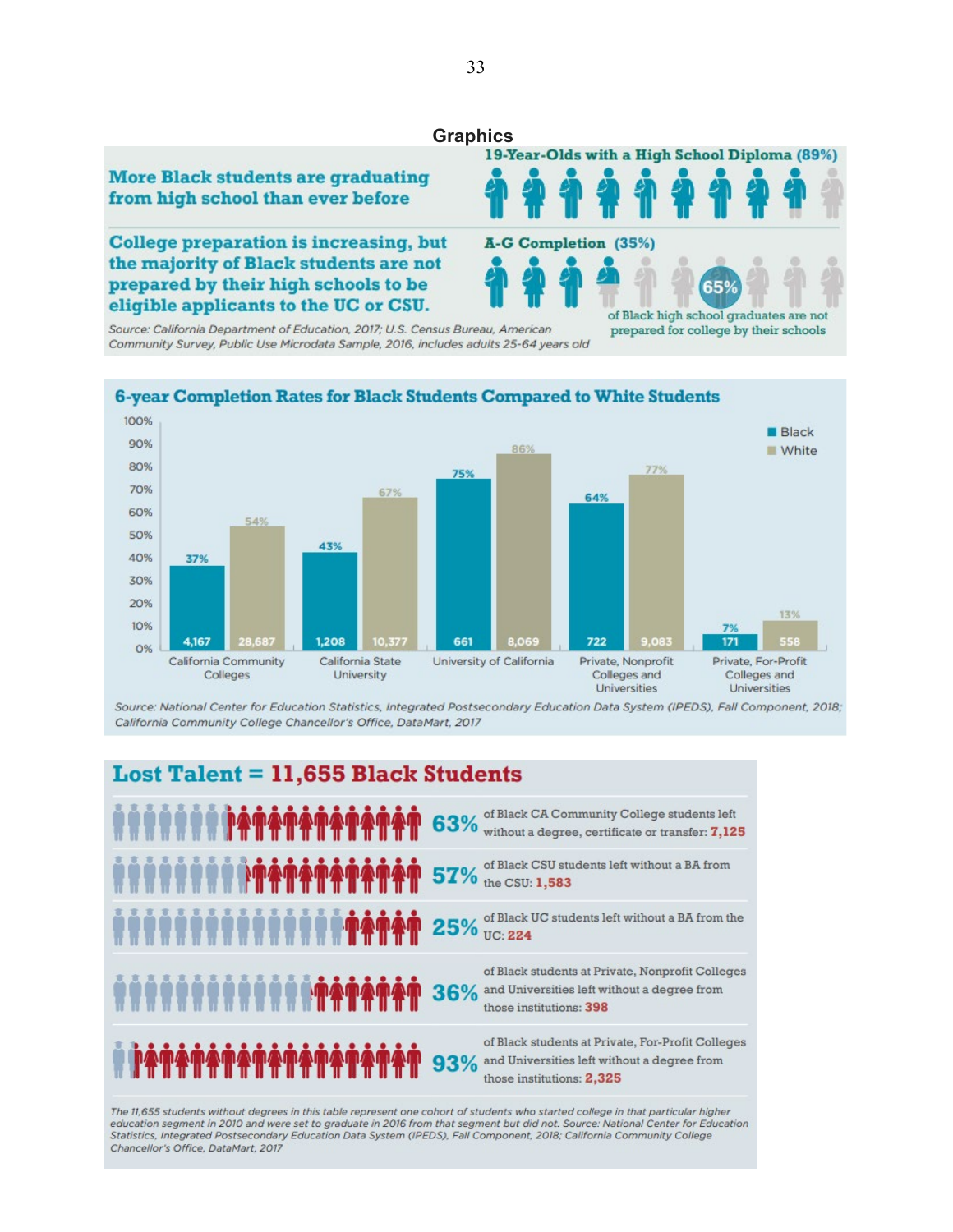#### **References**

American Council of Education. (n.d). *Higher Education Act and Department of Education*[. https://www.acenet.edu/Policy-Advocacy/](http://www.acenet.edu/Policy-Advocacy/) Pages/HEA-ED/Higher-Education-Act.aspx

Brooms, D. R., Franklin, W., Clark, J. S., & Smith, M. (2021). It's more than just mentoring: critical mentoring Black and Latino males from college to the community. *Race, Ethnicity and Education*, *24*(2), 210–228[.](https://doi.org/10.1080/13613324.2018.1538125) <https://doi.org/10.1080/13613324.2018.1538125>

Catholic Community Services and Catholic Housing Services of Western Washington. (n.d). *Mission*. https://ccsww.org /about-us/catholic-social-teaching/

Chatterji, R. (2020, July 8). *Fighting Systemic Racism in K-12 Education: Helping Allies Move From the Keyboard to the School Board.* American Progress[.](https://www.americanprogress.org/article/fighting-systemic-racism-k-12-education-helping-allies-move-keyboard-school-board/) [https://www.americanprogress.org/article/fighting-systemic-racism-k-12-educatio](https://www.americanprogress.org/article/fighting-systemic-racism-k-12-education-helping-allies-move-keyboard-school-board/) [n-helping-allies-move-keyboard-school-board/](https://www.americanprogress.org/article/fighting-systemic-racism-k-12-education-helping-allies-move-keyboard-school-board/)

Clark, I., & Mitchell Jr, D. (2018). Exploring the relationship between campus climate and minority stress in African American college students. *JCSCORE*, *4*(1), [66-95. https://doi.org/10.15763/issn.2642-2387.2018.4.1.66-95](https://doi.org/10.15763/issn.2642-2387.2018.4.1.66-95)

College Match Los [Angeles \(n.d.\). https://www.collegematchla.org/about/](http://www.collegematchla.org/about/)

*Rent a Charter Bus from Los Angeles Charter Company*. (2022, January 2). Los Angeles Charter Bus Company. retrieved March 31, 2022, fro[m](http://www.lacharterbuscompany.com/) [https://www.](http://www.lacharterbuscompany.com/)lacharterbuscompany.com

Complete College America. (2012, April 2). *Remediation Higher Education's*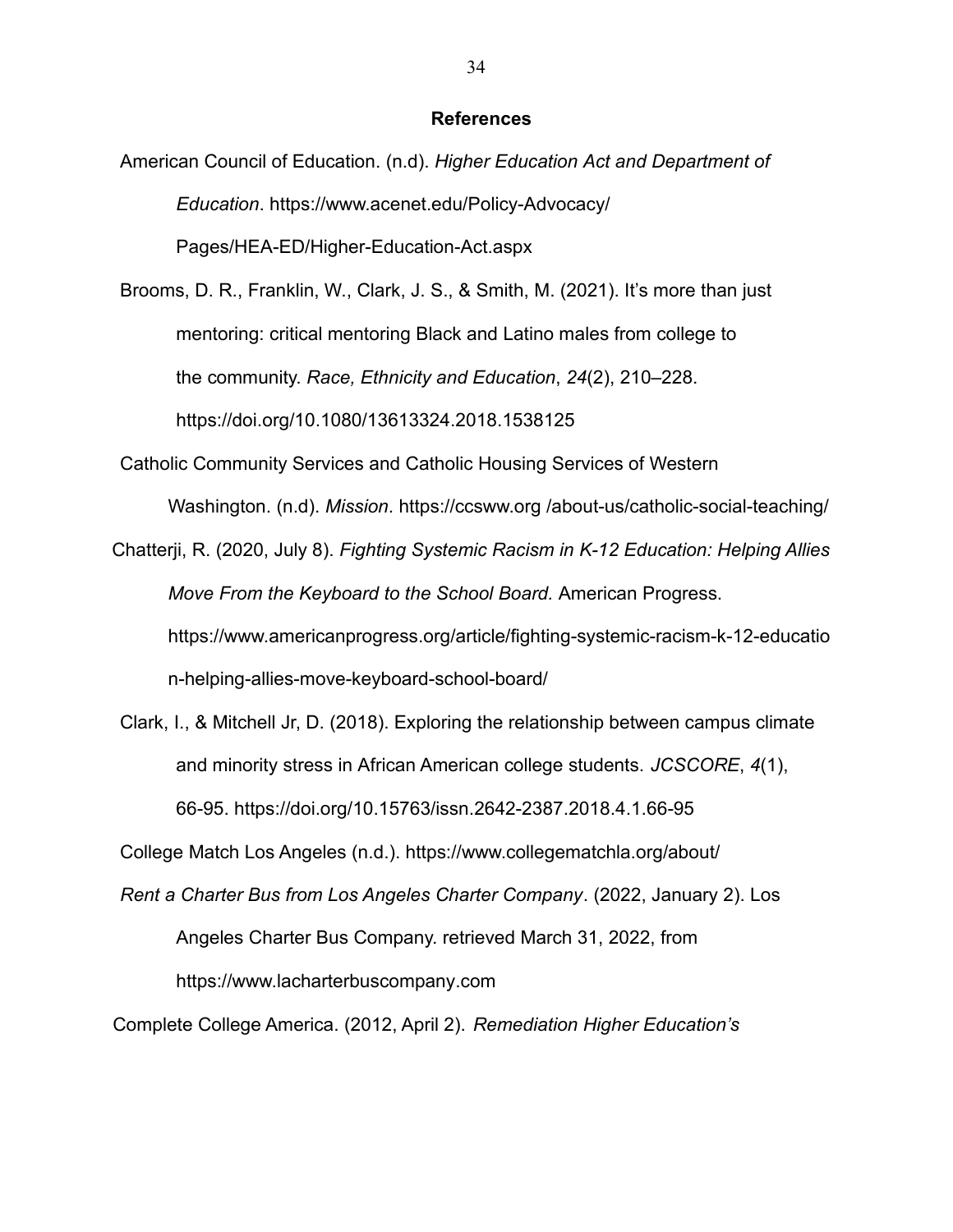*Bridge to Nowhere.*[https://www.insidehighered.com/sites/default/](https://www.insidehighered.com/sites/default/server_files/files/CCA%20Remediation%20ES%20FINAL.pdf) [server\\_files/files/CCA%20Remediation%20ES%20FINAL.pdf](https://www.insidehighered.com/sites/default/server_files/files/CCA%20Remediation%20ES%20FINAL.pdf)

Council for the Advancement of Standards in Higher Education (2015, January 9).

*CAS statement of shared ethical principles*[. https://www.cas.edu/ethics](https://www.cas.edu/ethics)

Hanson, M. (2021, November 22). *Education Attainment Statistics*. Educatio[n](https://educationdata.org/education-attainment-statistics)

[Data Initiative.https://educationdata.org/education-attainment-statistics](https://educationdata.org/education-attainment-statistics)

Illinois Community College Board. (n.d.). *Complete College America Progress Metric 1 & 2: Enrollment and Success in Remedial Education*[.](http://www.iccb.org/iccb/wp-content/pdfs/reports/cca/CCA_PM1%262_Enrollment%26) [https://www.iccb.org/iccb/wp-content/pdfs/reports/cca/CCA\\_PM1&2\\_Enrollment](http://www.iccb.org/iccb/wp-content/pdfs/reports/cca/CCA_PM1%262_Enrollment%26) & Success.pdf

- Lige, Q. M., Peteet, B. J., & Brown, C. M. (2017). Racial identity, self-esteem, and the impostor phenomenon among African American college students. *Journal of Black Psychology*, *43*[\(4\), 345–357. https://doi.org/10.1177/0095798416648787](https://doi-org.electra.lmu.edu/10.1177/0095798416648787)
- Liou, D. D., Martinez, A. N., & Rotheram-Fuller, E. (2016). "Don't give up on me": critical mentoring pedagogy for the classroom building students' community cultural wealth. *International Journal of Qualitative Studies in Education (QSE)*, *29*(1), 104–129.

McClain, Kevin S. and Perry, April (2017) "Where did they go: retention rates for students of color at predominantly White institutions," College Student Affairs Leadership: Vol. 4 : Iss. 1, Article 3. http://scholarworks.gvsu. edu/csal/vol4/iss1/3

Odekar, V. (2020, February 19). *Dramatic Growth in Corequisite Remediation.* Strong [Start to Finish. https://strongstart.org/deepening-understanding/resource](https://strongstart.org/deepening-understanding/resource-library/dramatic-)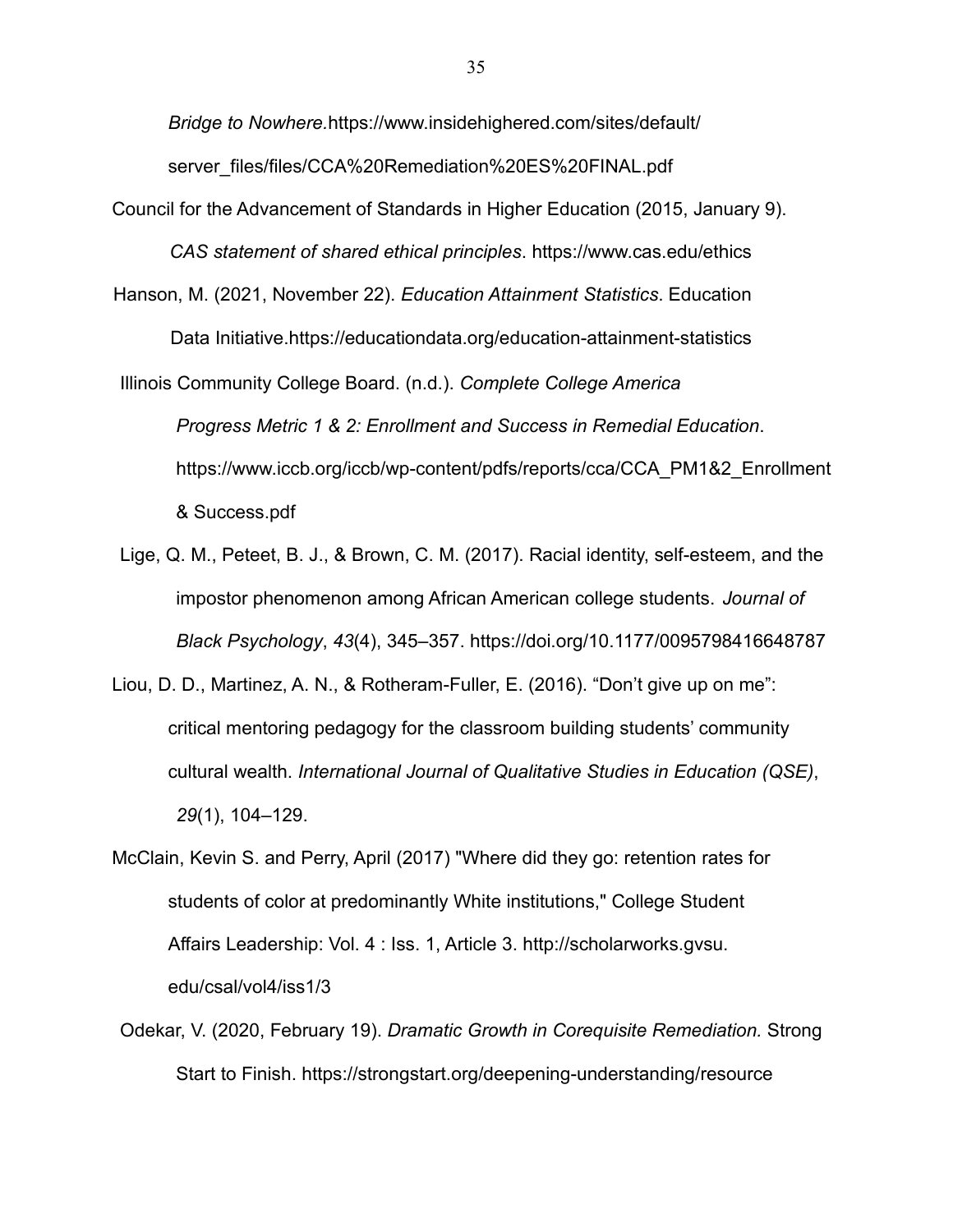-library/dramatic- [growth-corequisite-remediation](https://strongstart.org/deepening-understanding/resource-library/dramatic-growth-corequisite-remediation)

- Perez, L. (2019, May 22). *AB 705 aims to accelerate time spent at community colleges*. [The](https://hornet.fullcoll.edu/bill-aims-to-lessen-) [Hornet. https://hornet.fullcoll.edu/bill-aims-](https://hornet.fullcoll.edu/bill-aims-)[to](https://hornet.fullcoll.edu/bill-aims-to-lessen-)[lessen-time-spent-at-community-colleges/](https://hornet.fullcoll.edu/bill-aims-to-lessen-time-spent-at-community-colleges/)
- Salvo, S.G., Shelton, K., & Welch, B. (2019). African American males learning online: promoting academic achievement in higher education. *Online Learning, 23*(1), 22-36. doi:10.24059/olj.v23i1.1390
- Sinanan, A. (2016). The value and necessity of mentoring African American college students at PWI's. *Journal of Pan African Studies*, *9*(8), 155+[.](https://link.gale.com/apps/doc/A472680614/PPDS?u=loym48904&amp%3Bsid=bookmark-PPDS&amp%3Bxid=72362f28) https://link.gale.com/apps/doc/ [A472680614/PPDS?u=loym48904&sid=](https://link.gale.com/apps/doc/A472680614/PPDS?u=loym48904&amp%3Bsid=bookmark-PPDS&amp%3Bxid=72362f28) [bookmark-PPDS&xid=72362f28](https://link.gale.com/apps/doc/A472680614/PPDS?u=loym48904&amp%3Bsid=bookmark-PPDS&amp%3Bxid=72362f28)
- *Sreenivasan, H. (2019, May 14). Many College Students Struggle to pass remedial [Math. PBS News Hour. https://www.pbs.org/newshour/](https://www.pbs.org/newshour/show/many-college-students-struggle-to-pass-remedial-math-do-they-need-to)*

*[show/many-college-students -struggle-to-pass-remedial-math-do-they-need-to](https://www.pbs.org/newshour/show/many-college-students-struggle-to-pass-remedial-math-do-they-need-to)*

The Campaign for College Opportunity. (2019, September 18). *Are California Community Colleges Maximizing Student Completion of Transfer-Level Math and English*[. https://collegecampaign.org/wp-content/uploads/2019/09/](https://collegecampaign.org/wp-content/uploads/2019/09/Getting-There-FINAL-small.pdf) [Getting-There-FINAL-s mall.pdf](https://collegecampaign.org/wp-content/uploads/2019/09/Getting-There-FINAL-small.pdf)

The Editors of Encyclopedia Britannica. (2021, November 30). *Economic Opportunity Act*. Encyclopedia Britannica. https://www.britannica. com/topic/Economic-Opportunity-Act

The Opportunity Institute. (2015, February 16). *About*. https://the opportunity institute.org/purpose